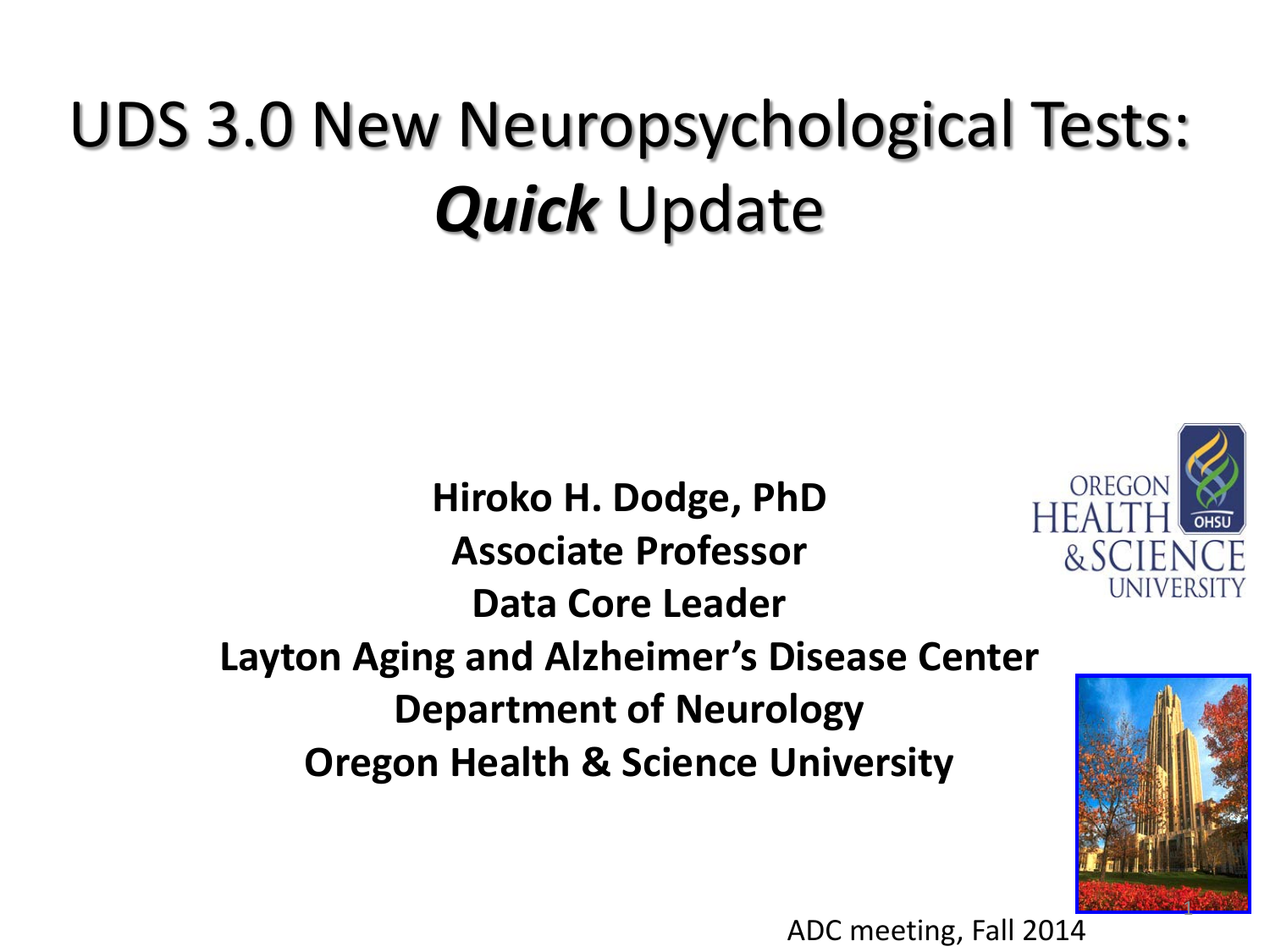#### New Cognitive Tests Implementation

- 1. Why switched?
	- (1) Cost
	- (2) Need more sensitive tests to identify MCI
- 2. Cross walk results: Presented by Sarah Monsell at NACC @ Spring ADC meeting --correlations were all around 0.75
- 3. One question yet to be answered : Did new tests improve in discriminatory ability ?

| <b>UDS 2.0</b>              | <b>UDS 3.0</b>     |
|-----------------------------|--------------------|
| <b>MMSE</b>                 | <b>MoCA</b>        |
| <b>Logical Memory Story</b> | <b>Craft Story</b> |
| <b>Boston Naming Test</b>   | <b>MINT</b>        |
| Digit Span                  | Number Span        |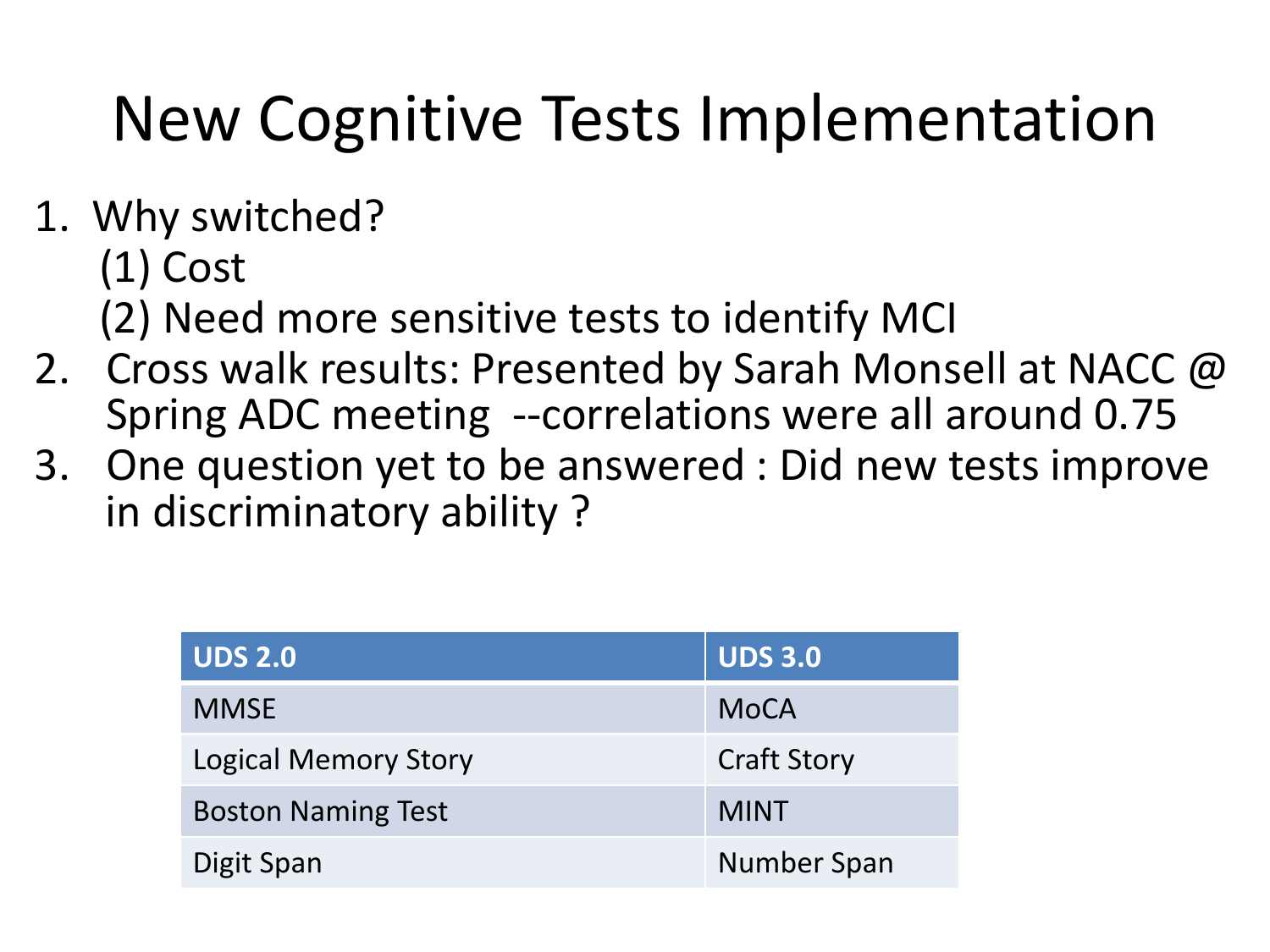#### ROC COMPARISONS  $CDR=0, 0.5, \ge 1.0$

- Sample size as of September 10 from 24 Centers: 955
- 108 initial visit subjects from 17 Centers
- 418 men, 537 women
- Median visit number is 4<sup>th</sup> visit
- Median age 75
- 460 Old Battery administered first, 495 New Battery administered First

| <b>MMSE</b> range | <b>Sample size</b> |
|-------------------|--------------------|
| $26 - 30$         | 692                |
| $21 - 25$         | 143                |
| $16 - 20$         | 64                 |
| $10 - 15$         | 43                 |
| ~10               | 13                 |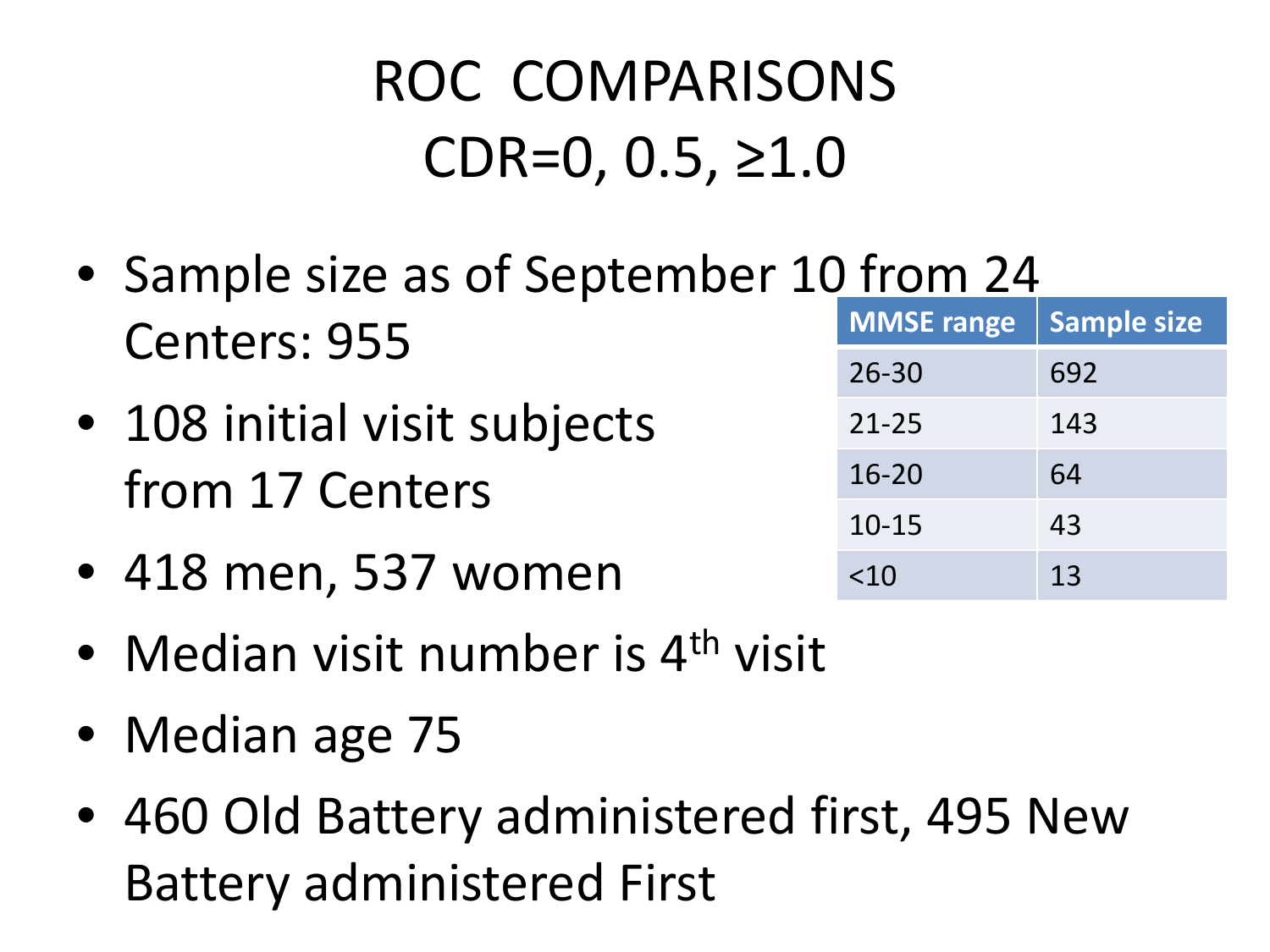# Correlations Using a rank correlation (Spearman):

|                                                                    | Fist visit only | Over all sample |
|--------------------------------------------------------------------|-----------------|-----------------|
| MMSE, MoCA (raw)                                                   | 0.74            | 0.77            |
| <b>BNT, MINT</b>                                                   | 0.70            | 0.76            |
| Logical Memory Immediate Recall<br>Craft Story 21 immediate VRS    | 0.77            | 0.75            |
| Logical Memory Immediate Recall<br>Craft Story 21 immediate URS    | 0.78            | 0.73            |
| Logical Memory Delayed Recall<br>Craft Story 21 delayed DVR        | 0.88            | 0.79            |
| <b>Logical Memory Delayed Recall</b><br>Craft Story 21 delayed DRE | 0.83            | 0.78            |
| Digit/Number Span Forward - trials correct                         | 0.71            | 0.75            |
| Digit/Number Span Forward — length                                 | 0.66            | 0.68            |
| Digit/Number Span Backward — trials correct                        | 0.74            | 0.78            |
| Digit/Number Span Backward — length                                | 0.70            | 0.72            |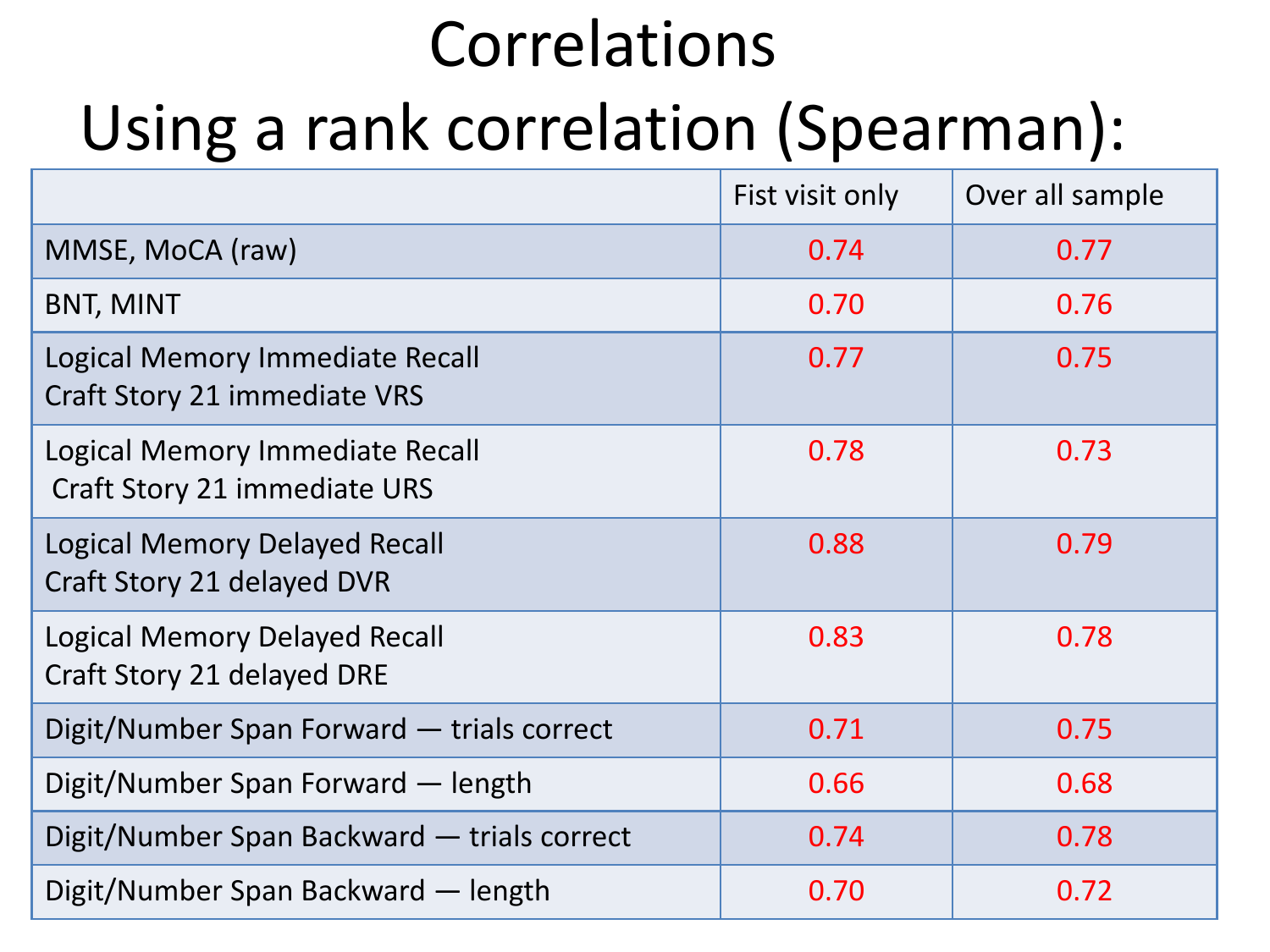#### ROC Results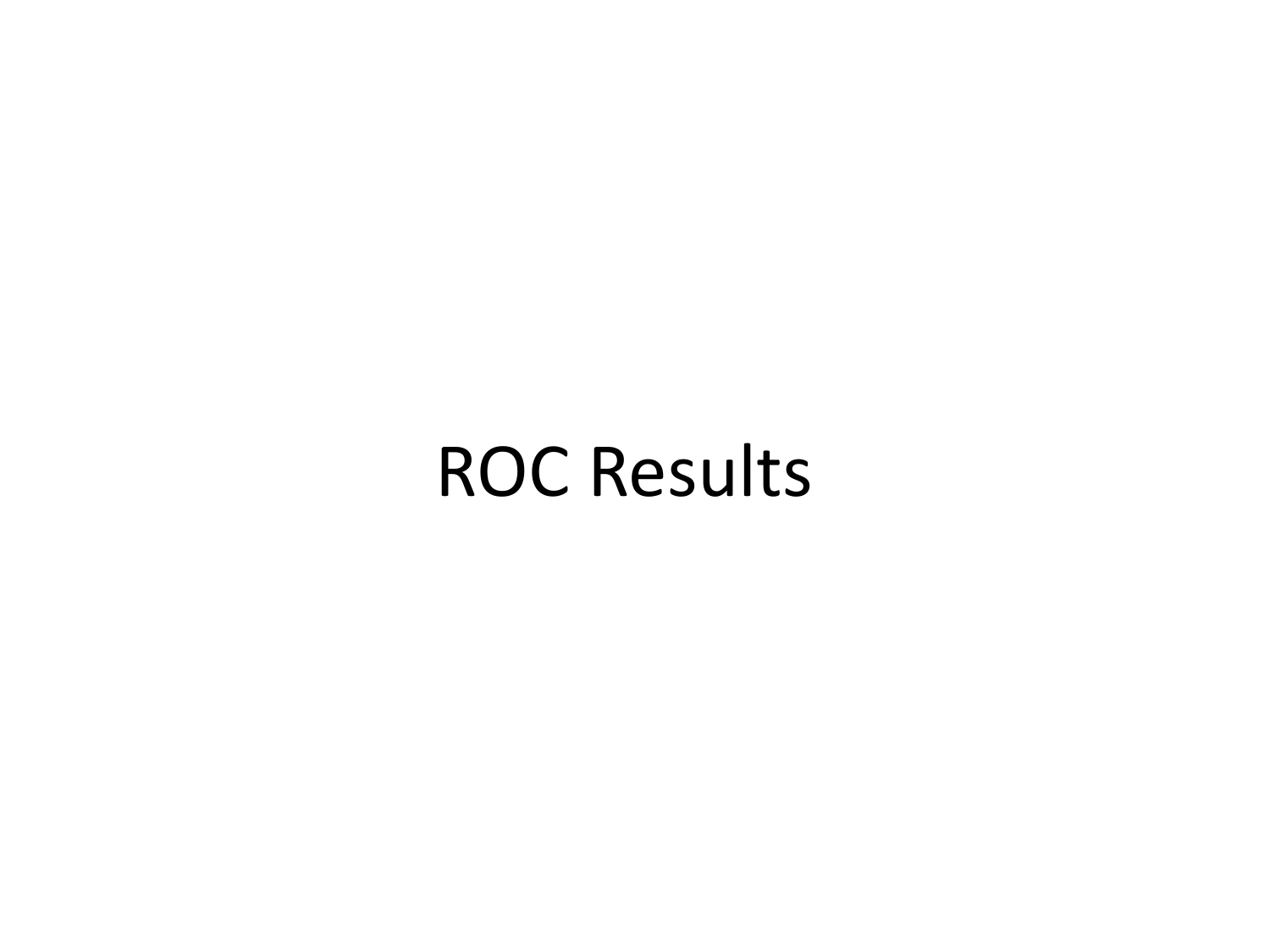#### CDR=0.5 vs. CDR=0, All Visits (N=744)

|                 | <b>AUC</b> |                 | <b>AUC</b> | <b>ROC</b> test<br>p-value |
|-----------------|------------|-----------------|------------|----------------------------|
| <b>MMSE</b>     | 0.82       | <b>MOCATOTS</b> | 0.82       | 0.88                       |
| <b>LOGIMEM</b>  | 0.82       | <b>CRAFTVRS</b> | 0.81       | 0.57                       |
|                 | 0.82       | <b>CRAFTURS</b> | 0.80       | 0.28                       |
| <b>MEMUNITS</b> | 0.84       | <b>CRAFTDVR</b> | 0.83       | 0.57                       |
|                 | 0.84       | <b>CRAFTDRE</b> | 0.82       | 0.40                       |
| <b>DIGIF</b>    | 0.69       | <b>DIGFORWC</b> | 0.69       | 0.63                       |
| <b>DIGIFLEN</b> | 0.68       | <b>DIGFORWS</b> | 0.69       | 0.34                       |
| <b>DIGIB</b>    | 0.70       | <b>DIGBACKC</b> | 0.72       | 0.02                       |
| <b>DIGIBLEN</b> | 0.69       | <b>DIGBACKS</b> | 0.70       | 0.36                       |
| <b>BOSTON</b>   | 0.74       | <b>MINTTOTS</b> | 0.74       | 0.90                       |

**CRAFTVRS: Craft Story Verbatim (0-44), CRAFTURS: Craft Story Paraphrase (0-25), MEMUNITS: Logical Memory Delayed Recall**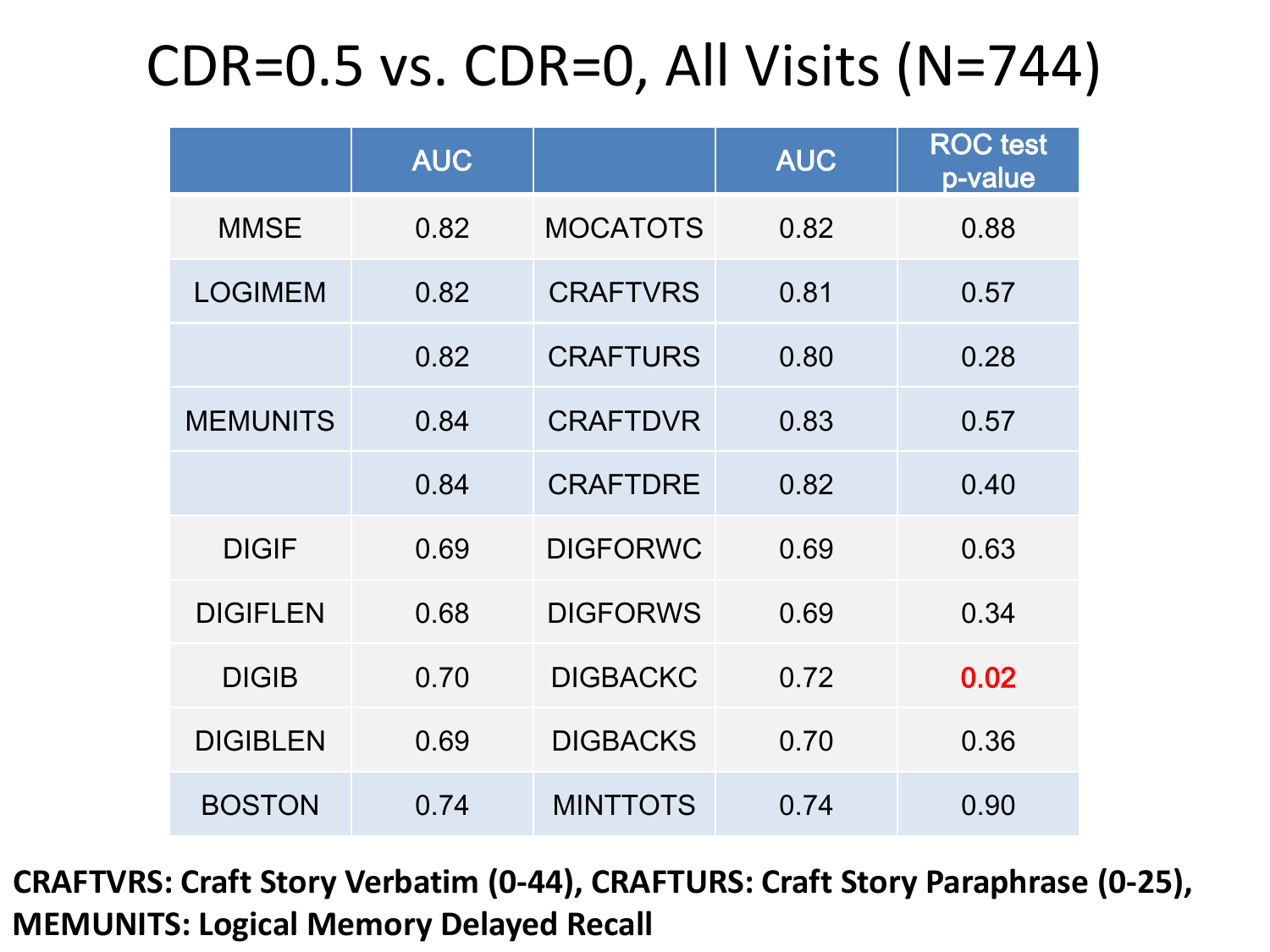#### **CDR=0.5 vs. CDR=0**



**DIGIB vs. DIGIBACKC**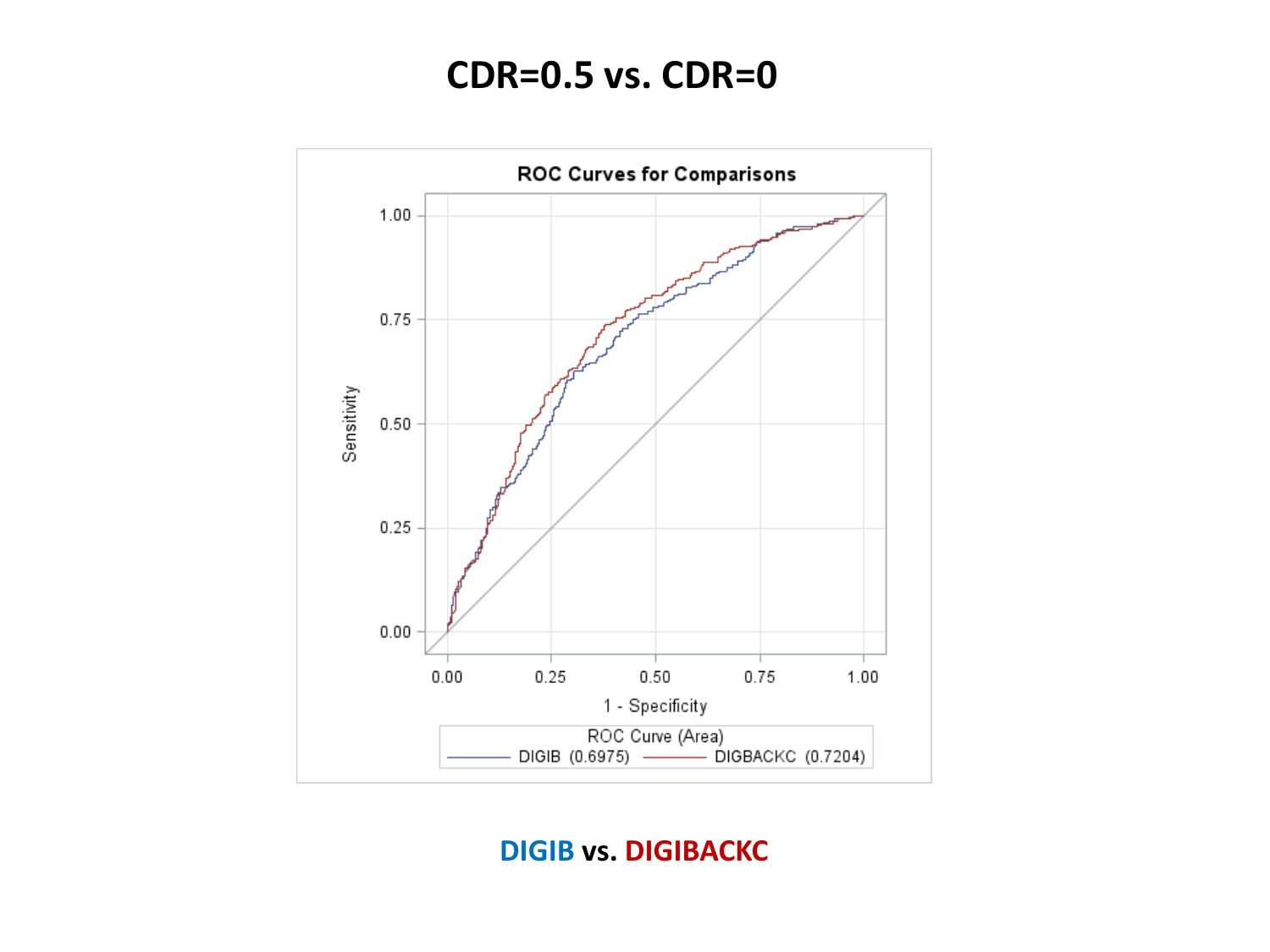#### CDR≥1.0 vs. CDR=0.5, All Visits (n= 417)

|                 | <b>AUC</b> |                 | <b>AUC</b> | <b>ROC</b> test<br>p-value |
|-----------------|------------|-----------------|------------|----------------------------|
| <b>MMSE</b>     | 0.89       | <b>MOCATOTS</b> | 0.88       | 0.43                       |
| <b>LOGIMEM</b>  | 0.82       | <b>CRAFTVRS</b> | 0.80       | 0.13                       |
|                 | 0.82       | <b>CRAFTURS</b> | 0.80       | 0.21                       |
| <b>MEMUNITS</b> | 0.83       | <b>CRAFTDVR</b> | 0.79       | 0.02                       |
|                 | 0.83       | <b>CRAFTDRE</b> | 0.80       | 0.08                       |
| <b>DIGIF</b>    | 0.64       | <b>DIGFORWC</b> | 0.64       | 0.93                       |
| <b>DIGIFLEN</b> | 0.63       | <b>DIGFORWS</b> | 0.62       | 0.53                       |
| <b>DIGIB</b>    | 0.76       | <b>DIGBACKC</b> | 0.74       | 0.28                       |
| <b>DIGIBLEN</b> | 0.74       | <b>DIGBACKS</b> | 0.73       | 0.58                       |
| <b>BOSTON</b>   | 0.76       | <b>MINTTOTS</b> | 0.73       | 0.02                       |

**CRAFTVRS: Craft Story Verbatim (0-44), CRAFTURS: Craft Story Paraphrase (0-25), MEMUNITS: Logical Memory Delayed recall**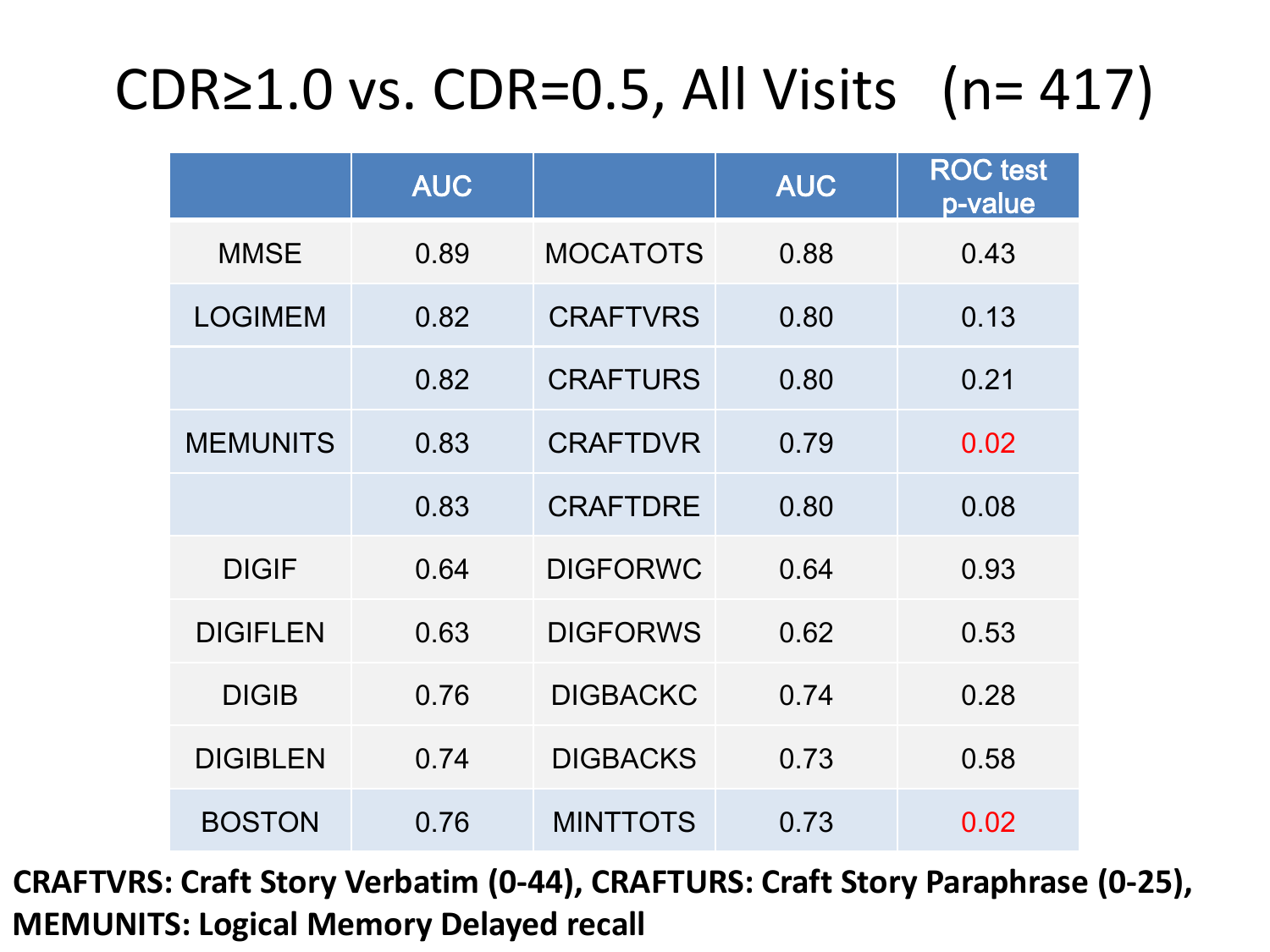#### **CDR>0.5 vs. CDR=0.5**



#### **MEMUNITS** vs. CRAFTDVR **BOSTON vs. MINTTOTS**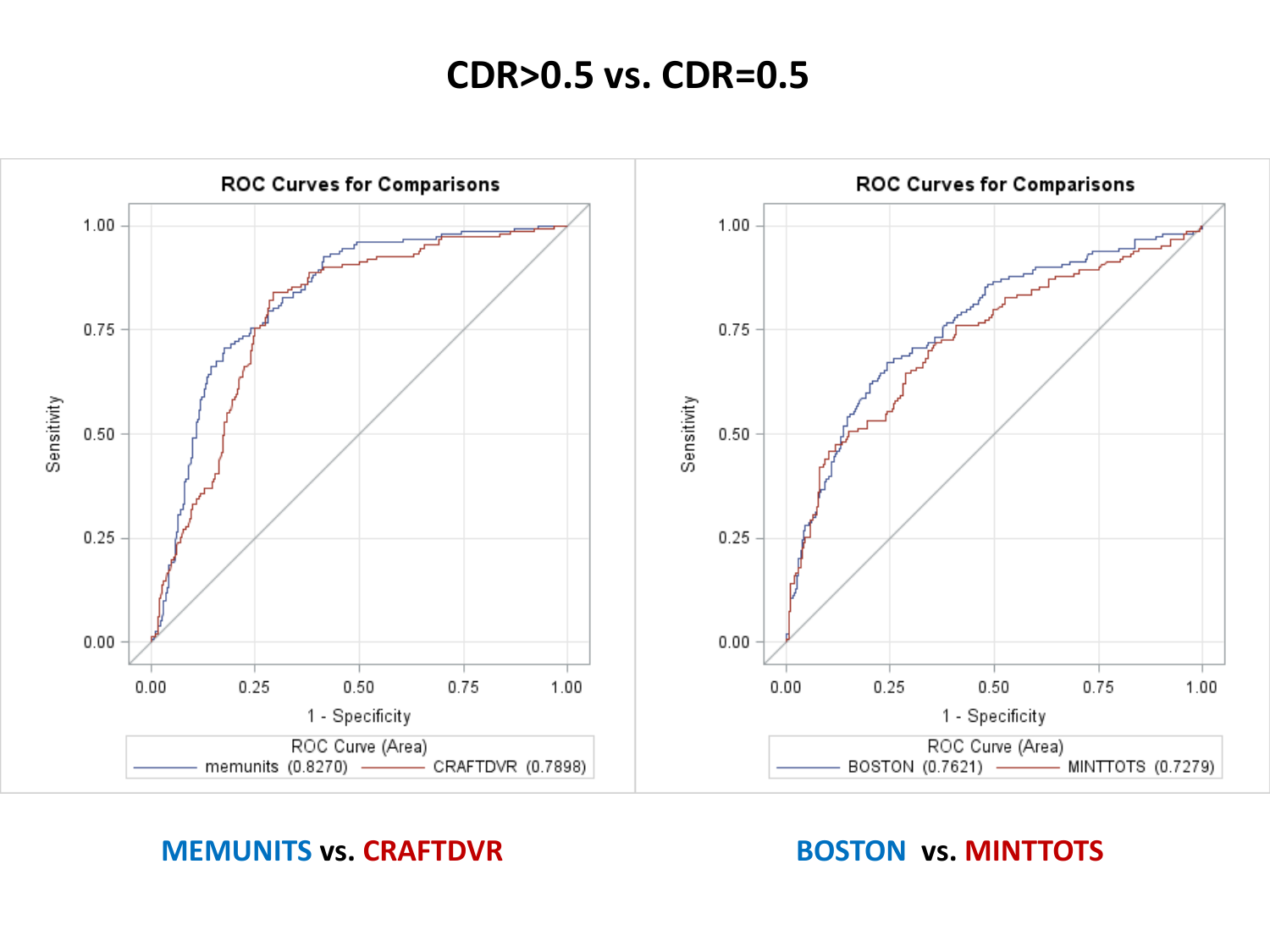## Normal vs. MCI, All Visits  $(n= 627)$

|                 | <b>AUC</b> |                 | <b>AUC</b> | <b>ROC</b> test<br>p-value |
|-----------------|------------|-----------------|------------|----------------------------|
| <b>MMSE</b>     | 0.78       | <b>MOCATOTS</b> | 0.82       | 0.08                       |
| <b>LOGIMEM</b>  | 0.80       | <b>CRAFTVRS</b> | 0.77       | 0.14                       |
|                 |            | <b>CRAFTURS</b> | 0.77       | 0.16                       |
| <b>MEMUNITS</b> | 0.84       | <b>CRAFTDVR</b> | 0.81       | 0.07                       |
|                 |            | <b>CRAFTDRE</b> | 0.80       | 0.05                       |
| <b>DIGIF</b>    | 0.66       | <b>DIGFORWC</b> | 0.65       | 0.66                       |
| <b>DIGIFLEN</b> | 0.65       | <b>DIGFORWS</b> | 0.65       | 0.43                       |
| <b>DIGIB</b>    | 0.68       | <b>DIGBACKC</b> | 0.69       | 0.16                       |
| <b>DIGIBLEN</b> | 0.67       | <b>DIGBACKS</b> | 0.68       | 0.58                       |
| <b>BOSTON</b>   | 0.73       | <b>MINTTOTS</b> | 0.72       | 0.42                       |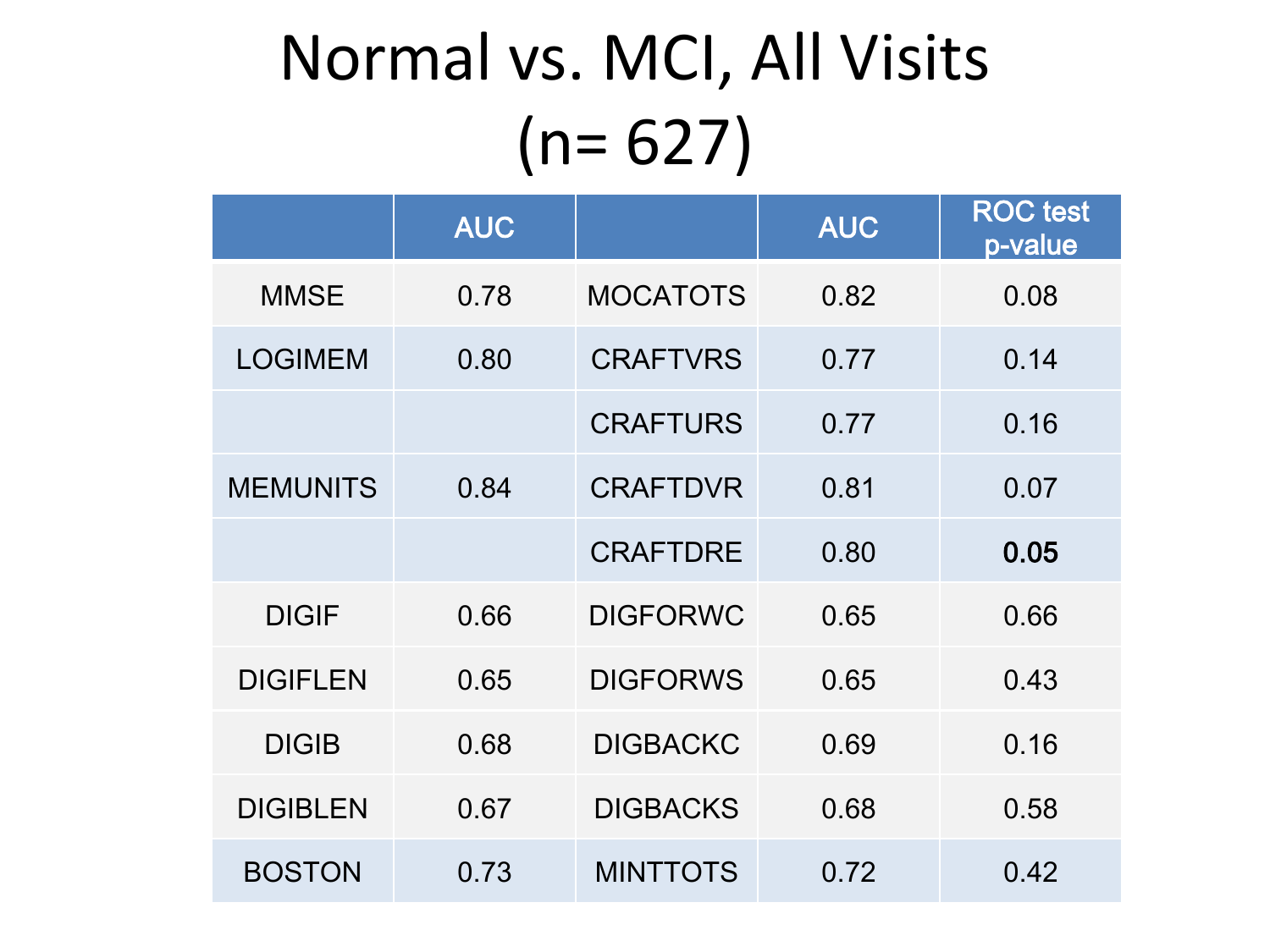#### Dementia vs. MCI, All Visits (n= 365)

|                 | <b>AUC</b> |                 | <b>AUC</b> | <b>ROC</b> test<br>p-value |
|-----------------|------------|-----------------|------------|----------------------------|
| <b>MMSE</b>     | 0.90       | <b>MOCATOTS</b> | 0.89       | 0.33                       |
| <b>LOGIMEM</b>  | 0.83       | <b>CRAFTVRS</b> | 0.82       | 0.44                       |
|                 |            | <b>CRAFTURS</b> | 0.81       | 0.14                       |
| <b>MEMUNITS</b> | 0.82       | <b>CRAFTDVR</b> | 0.82       | 0.75                       |
|                 |            | <b>CRAFTDRE</b> | 0.82       | 0.95                       |
| <b>DIGIF</b>    | 0.68       | <b>DIGFORWC</b> | 0.68       | 0.91                       |
| <b>DIGIFLEN</b> | 0.68       | <b>DIGFORWS</b> | 0.67       | 0.43                       |
| <b>DIGIB</b>    | 0.74       | <b>DIGBACKC</b> | 0.73       | 0.64                       |
| <b>DIGIBLEN</b> | 0.74       | <b>DIGBACKS</b> | 0.72       | 0.25                       |
| <b>BOSTON</b>   | 0.75       | <b>MINTTOTS</b> | 0.74       | 0.45                       |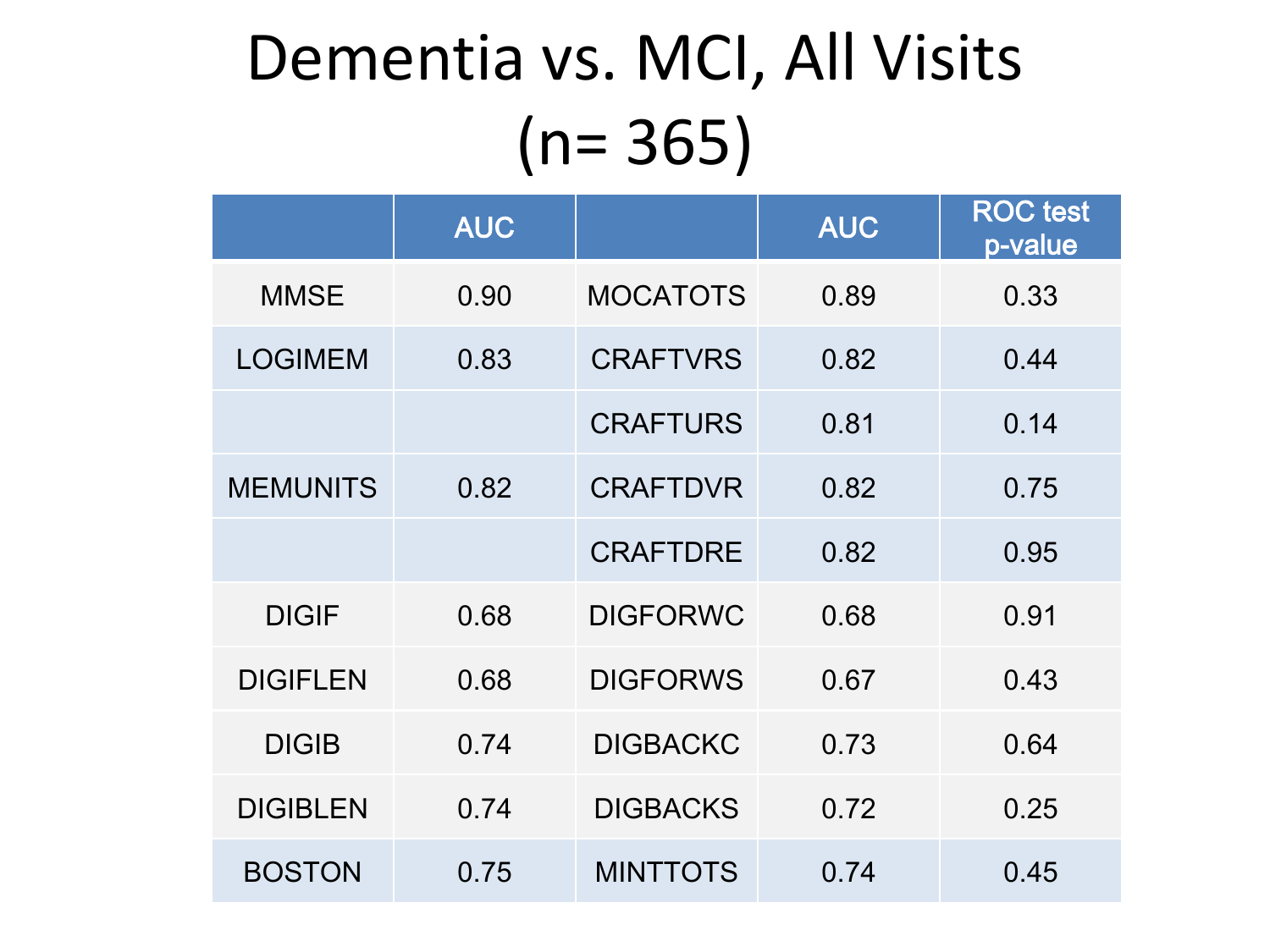### Dementia vs. Amnestic MCI, All Visits (n= 322)

|                 | <b>AUC</b> |                 | <b>AUC</b> | <b>ROC</b> test<br>p-value |
|-----------------|------------|-----------------|------------|----------------------------|
| <b>MMSE</b>     | 0.91       | <b>MOCATOTS</b> | 0.90       | 0.38                       |
| <b>LOGIMEM</b>  | 0.84       | <b>CRAFTVRS</b> | 0.82       | 0.26                       |
|                 |            | <b>CRAFTURS</b> | 0.80       | 0.05                       |
| <b>MEMUNITS</b> | 0.82       | <b>CRAFTDVR</b> | 0.81       | 0.57                       |
|                 |            | <b>CRAFTDRE</b> | 0.82       | 0.99                       |
| <b>DIGIF</b>    | 0.70       | <b>DIGFORWC</b> | 0.69       | 0.79                       |
| <b>DIGIFLEN</b> | 0.70       | <b>DIGFORWS</b> | 0.68       | 0.47                       |
| <b>DIGIB</b>    | 0.76       | <b>DIGBACKC</b> | 0.75       | 0.62                       |
| <b>DIGIBLEN</b> | 0.76       | <b>DIGBACKS</b> | 0.74       | 0.35                       |
| <b>BOSTON</b>   | 0.75       | <b>MINTTOTS</b> | 0.73       | 0.32                       |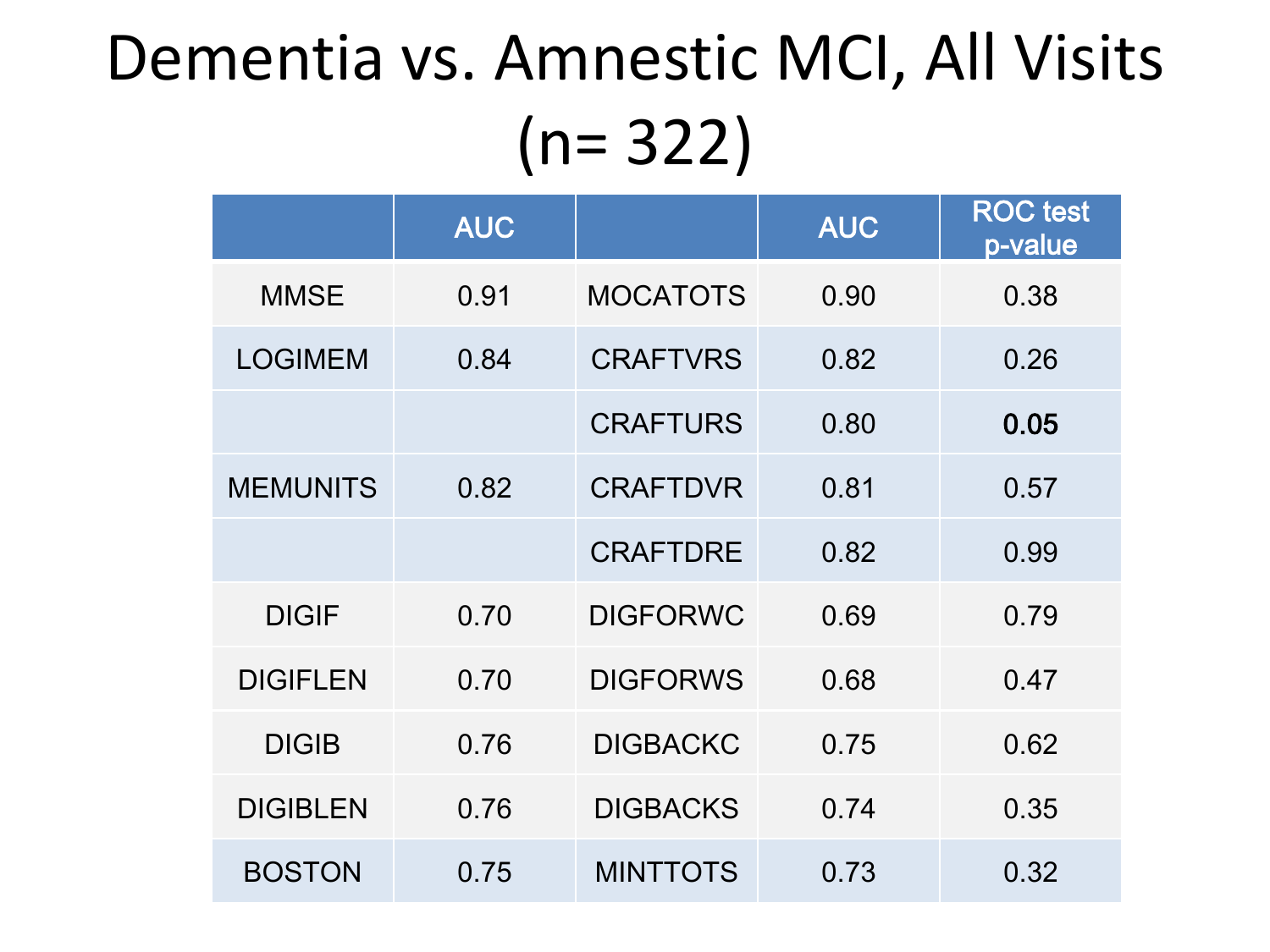#### Amnestic MCI vs. Normal, All Visits (n= 608)

|                 | <b>AUC</b> |                 | <b>AUC</b> | <b>ROC</b> test<br>p-value |
|-----------------|------------|-----------------|------------|----------------------------|
| <b>MMSE</b>     | 0.79       | <b>MOCATOTS</b> | 0.83       | 0.06                       |
| <b>LOGIMEM</b>  | 0.81       | <b>CRAFTVRS</b> | 0.80       | 0.42                       |
|                 |            | <b>CRAFTURS</b> | 0.79       | 0.30                       |
| <b>MEMUNITS</b> | 0.86       | <b>CRAFTDVR</b> | 0.83       | 0.18                       |
|                 |            | <b>CRAFTDRE</b> | 0.82       | 0.05                       |
| <b>DIGIF</b>    | 0.66       | <b>DIGFORWC</b> | 0.66       | 0.54                       |
| <b>DIGIFLEN</b> | 0.65       | <b>DIGFORWS</b> | 0.66       | 0.56                       |
| <b>DIGIB</b>    | 0.68       | <b>DIGBACKC</b> | 0.69       | 0.25                       |
| <b>DIGIBLEN</b> | 0.67       | <b>DIGBACKS</b> | 0.67       | 0.56                       |
| <b>BOSTON</b>   | 0.74       | <b>MINTTOTS</b> | 0.73       | 0.43                       |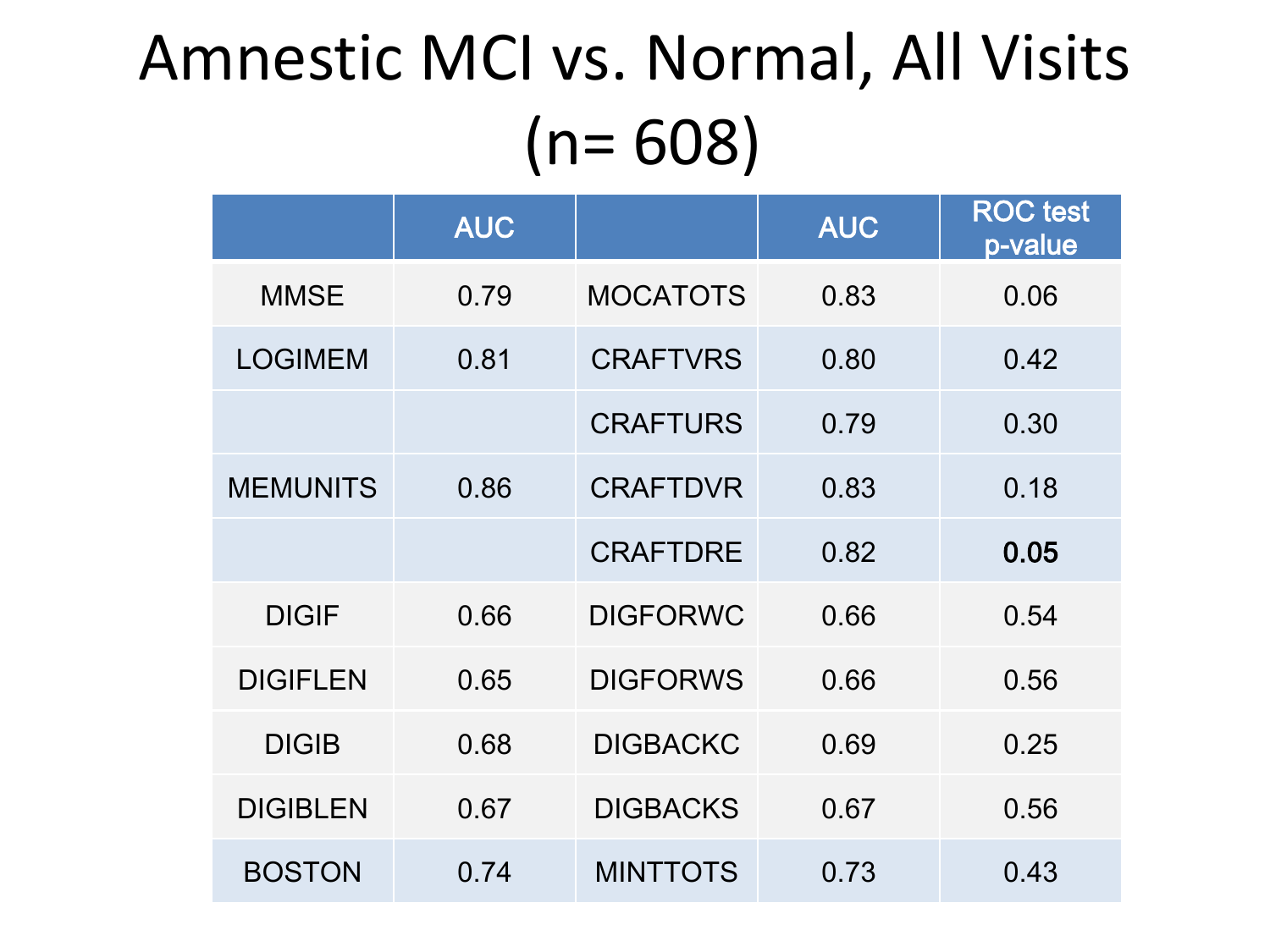#### Restricted to Initial Visit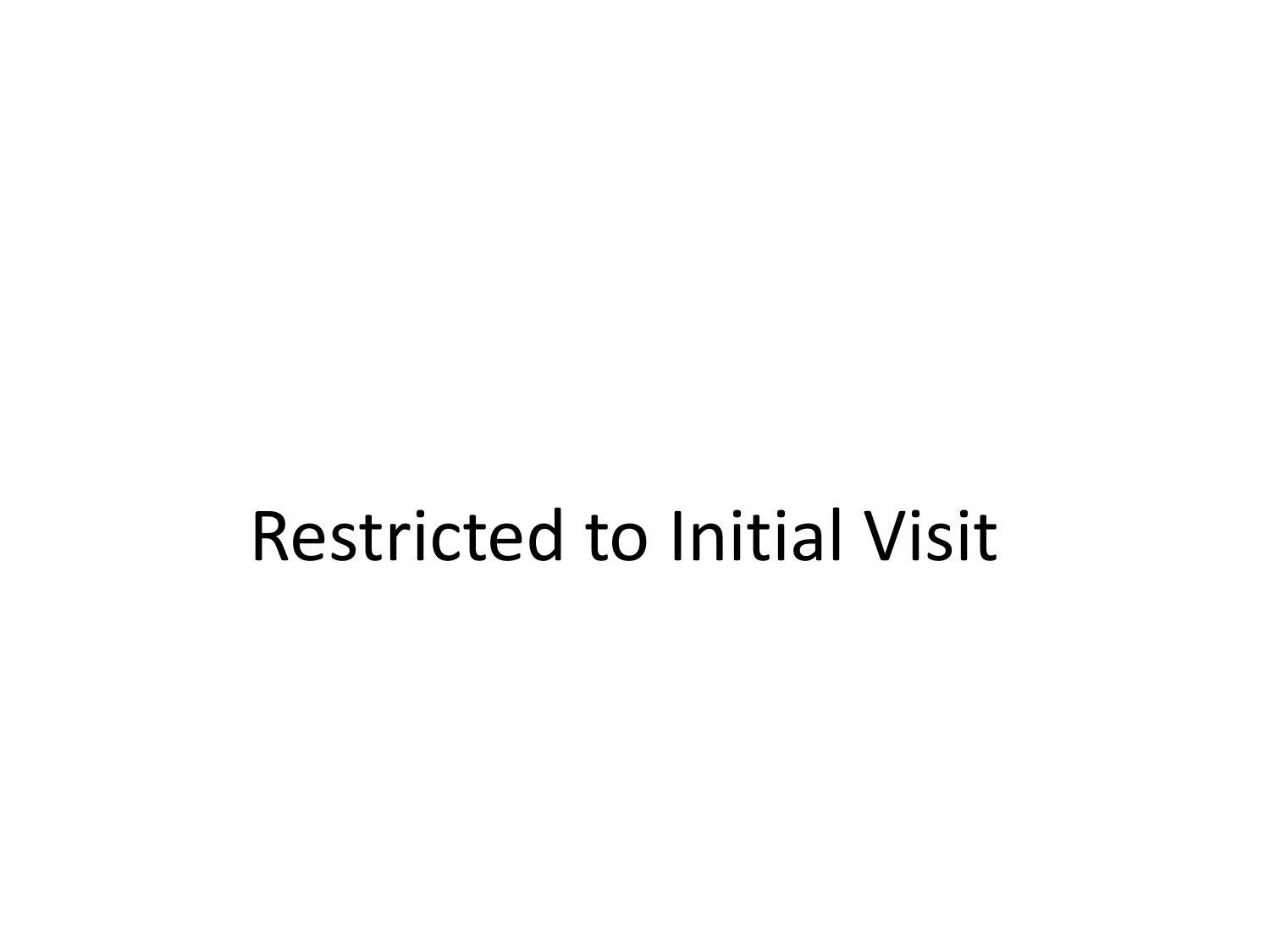# Normal vs. MCI, Initial Visit  $(n= 71)$

|                 | <b>AUC</b> |                 | <b>AUC</b> | <b>ROC</b> test<br>p-value |
|-----------------|------------|-----------------|------------|----------------------------|
| <b>MMSE</b>     | 0.81       | <b>MOCATOTS</b> | 0.85       | 0.51                       |
| <b>LOGIMEM</b>  | 0.86       | <b>CRAFTVRS</b> | 0.78       | 0.09                       |
|                 |            | <b>CRAFTURS</b> | 0.80       | 0.20                       |
| <b>MEMUNITS</b> | 0.91       | <b>CRAFTDVR</b> | 0.89       | 0.48                       |
|                 |            | <b>CRAFTDRE</b> | 0.84       | 0.17                       |
| <b>DIGIF</b>    | 0.72       | <b>DIGFORWC</b> | 0.70       | 0.70                       |
| <b>DIGIFLEN</b> | 0.70       | <b>DIGFORWS</b> | 0.71       | 0.58                       |
| <b>DIGIB</b>    | 0.73       | <b>DIGBACKC</b> | 0.71       | 0.65                       |
| <b>DIGIBLEN</b> | 0.76       | <b>DIGBACKS</b> | 0.70       | 0.21                       |
| <b>BOSTON</b>   | 0.75       | <b>MINTTOTS</b> | 0.77       | 0.64                       |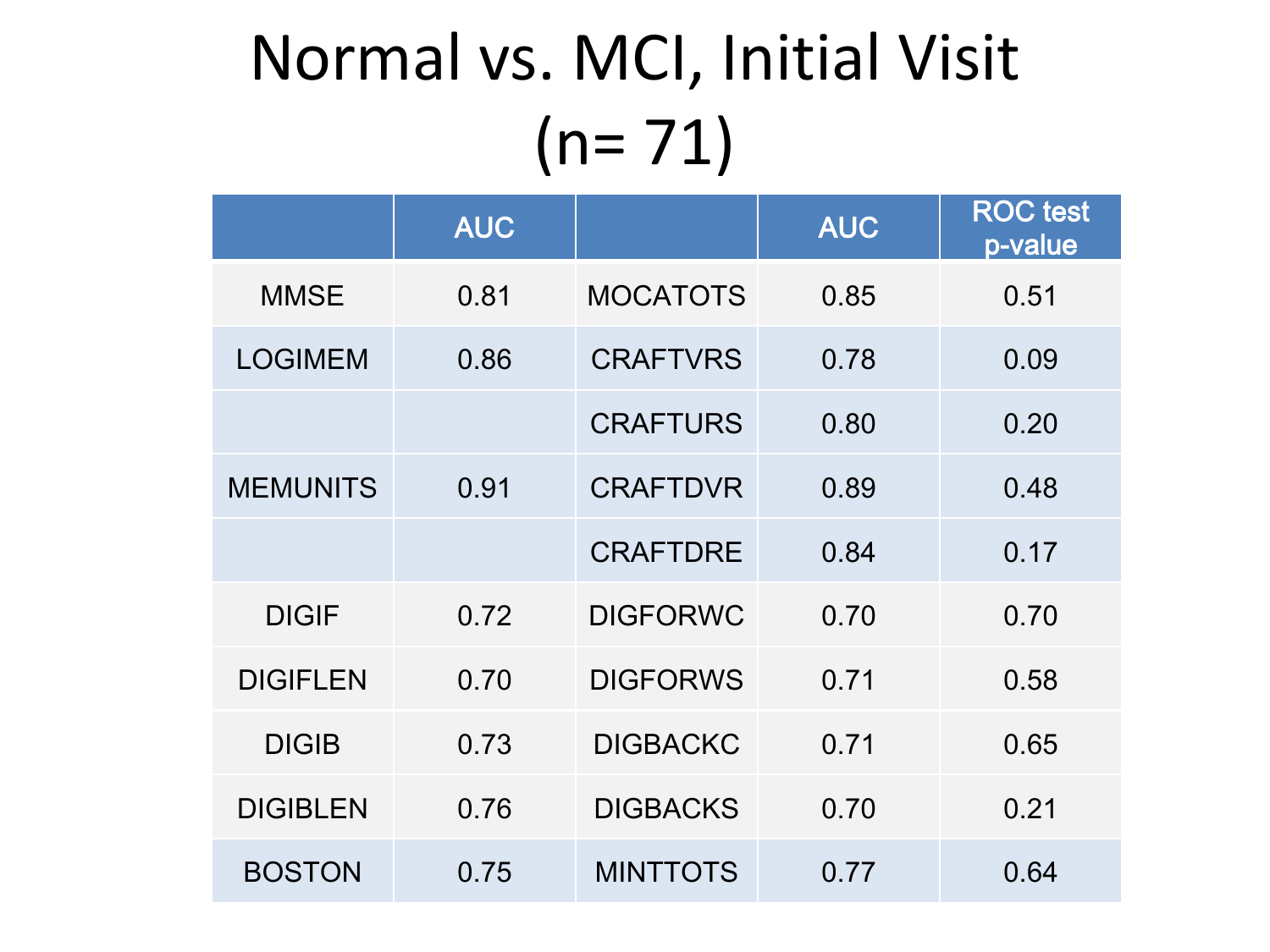### Dementia vs. MCI, Initial Visit (n= 58)

|                 | <b>AUC</b> |                 | <b>AUC</b> | <b>ROC</b> test<br>p-value |
|-----------------|------------|-----------------|------------|----------------------------|
| <b>MMSE</b>     | 0.91       | <b>MOCATOTS</b> | 0.84       | 0.05                       |
| <b>LOGIMEM</b>  | 0.80       | <b>CRAFTVRS</b> | 0.82       | 0.75                       |
|                 |            | <b>CRAFTURS</b> | 0.80       | 0.96                       |
| <b>MEMUNITS</b> | 0.84       | <b>CRAFTDVR</b> | 0.79       | 0.31                       |
|                 |            | <b>CRAFTDRE</b> | 0.83       | 0.98                       |
| <b>DIGIF</b>    | 0.61       | <b>DIGFORWC</b> | 0.65       | 0.36                       |
| <b>DIGIFLEN</b> | 0.68       | <b>DIGFORWS</b> | 0.64       | 0.51                       |
| <b>DIGIB</b>    | 0.69       | <b>DIGBACKC</b> | 0.74       | 0.36                       |
| <b>DIGIBLEN</b> | 0.69       | <b>DIGBACKS</b> | 0.78       | 0.12                       |
| <b>BOSTON</b>   | 0.75       | <b>MINTTOTS</b> | 0.72       | 0.67                       |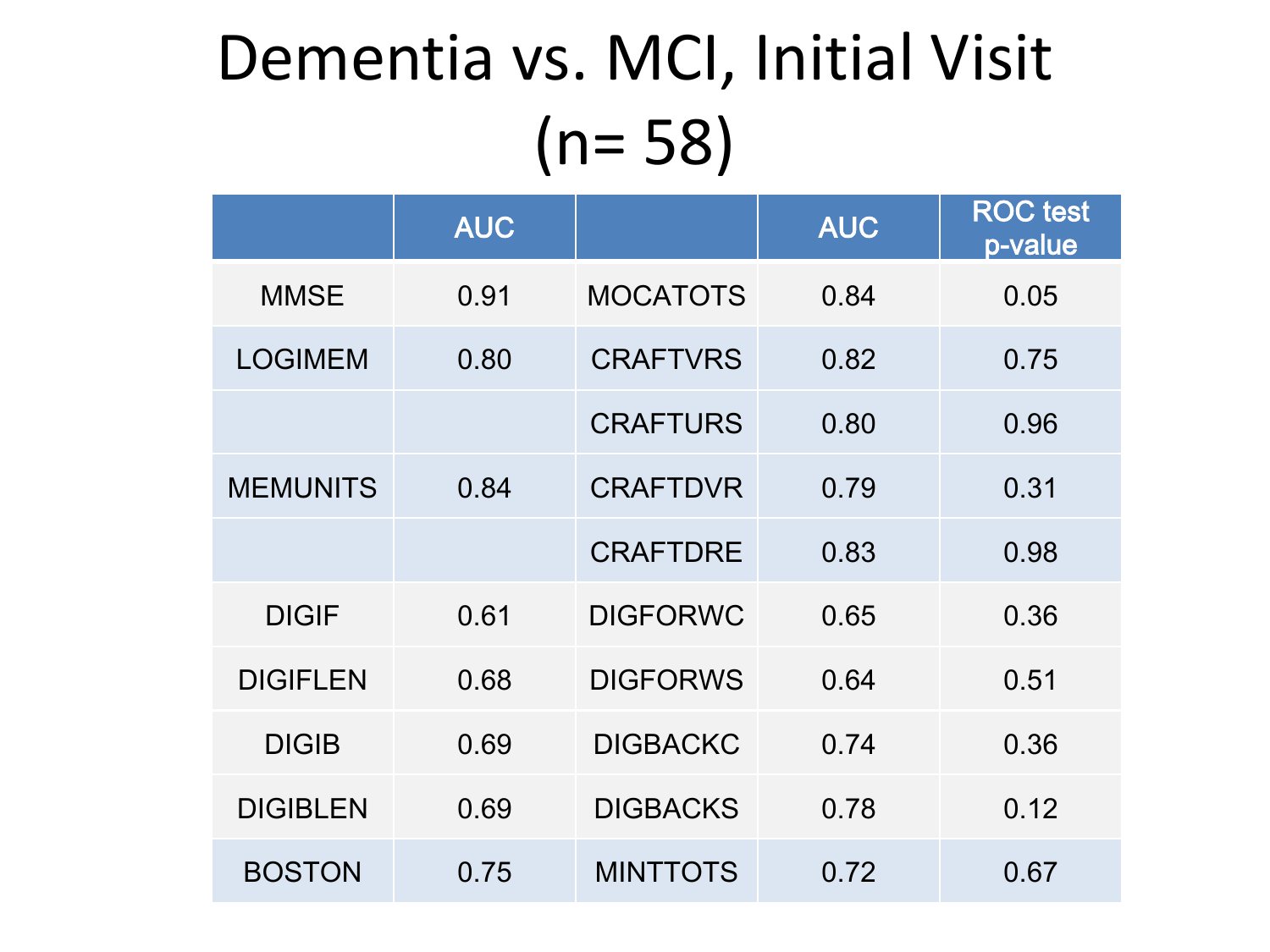#### Dementia vs. Amnestic MCI, Initial Visit  $(n= 46)$

|                 | <b>AUC</b> |                 | <b>AUC</b> | <b>ROC</b> test<br>p-value |
|-----------------|------------|-----------------|------------|----------------------------|
| <b>MMSE</b>     | 0.92       | <b>MOCATOTS</b> | 0.87       | 0.21                       |
| <b>LOGIMEM</b>  | 0.82       | <b>CRAFTVRS</b> | 0.82       | 0.97                       |
|                 |            | <b>CRAFTURS</b> | 0.81       | 0.84                       |
| <b>MEMUNITS</b> | 0.81       | <b>CRAFTDVR</b> | 0.76       | 0.34                       |
|                 |            | <b>CRAFTDRE</b> | 0.81       | 0.90                       |
| <b>DIGIF</b>    | 0.66       | <b>DIGFORWC</b> | 0.66       | 0.92                       |
| <b>DIGIFLEN</b> | 0.73       | <b>DIGFORWS</b> | 0.66       | 0.35                       |
| <b>DIGIB</b>    | 0.71       | <b>DIGBACKC</b> | 0.77       | 0.36                       |
| <b>DIGIBLEN</b> | 0.71       | <b>DIGBACKS</b> | 0.82       | 0.08                       |
| <b>BOSTON</b>   | 0.75       | <b>MINTTOTS</b> | 0.74       | 0.83                       |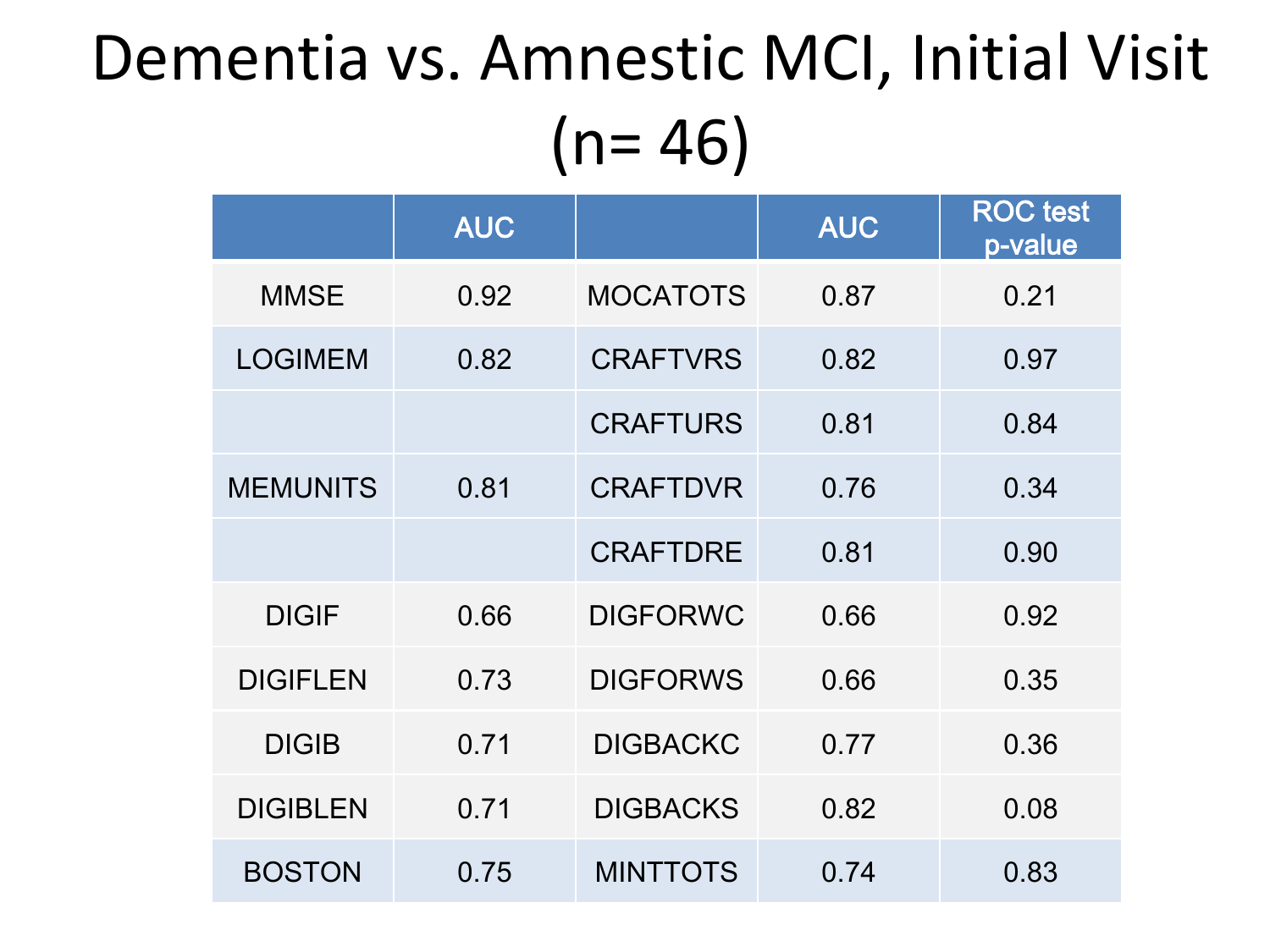### Amnestic MCI vs. Normal, Initial Visit  $(n= 66)$

|                 | <b>AUC</b> |                 | <b>AUC</b> | <b>ROC</b> test<br>p-value |
|-----------------|------------|-----------------|------------|----------------------------|
| <b>MMSE</b>     | 0.85       | <b>MOCATOTS</b> | 0.88       | 0.65                       |
| <b>LOGIMEM</b>  | 0.85       | <b>CRAFTVRS</b> | 0.82       | 0.42                       |
|                 |            | <b>CRAFTURS</b> | 0.84       | 0.72                       |
| <b>MEMUNITS</b> | 0.92       | <b>CRAFTDVR</b> | 0.91       | 0.55                       |
|                 |            | <b>CRAFTDRE</b> | 0.86       | 0.23                       |
| <b>DIGIF</b>    | 0.73       | <b>DIGFORWC</b> | 0.74       | 0.85                       |
| <b>DIGIFLEN</b> | 0.73       | <b>DIGFORWS</b> | 0.74       | 0.69                       |
| <b>DIGIB</b>    | 0.77       | <b>DIGBACKC</b> | 0.74       | 0.48                       |
| <b>DIGIBLEN</b> | 0.79       | <b>DIGBACKS</b> | 0.73       | 0.32                       |
| <b>BOSTON</b>   | 0.79       | <b>MINTTOTS</b> | 0.77       | 0.51                       |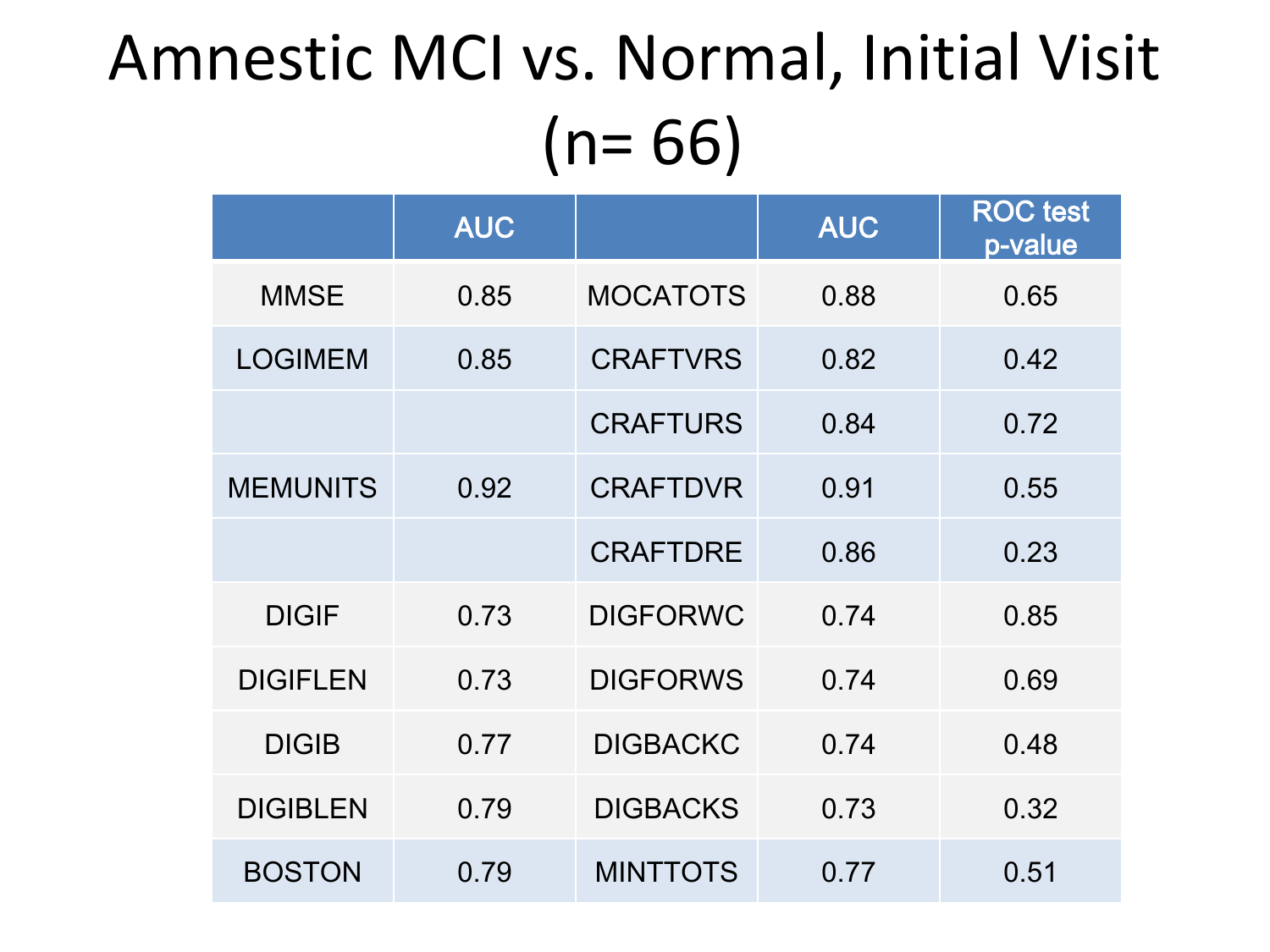# CDR=0.5 vs. CDR=0, Initial Visit (n= 89)

|                 | <b>AUC</b> |                 | <b>AUC</b> | <b>ROC</b> test<br>p-value |
|-----------------|------------|-----------------|------------|----------------------------|
| <b>MMSE</b>     | 0.89       | <b>MOCATOTS</b> | 0.88       | 0.77                       |
| <b>LOGIMEM</b>  | 0.91       | <b>CRAFTVRS</b> | 0.84       | 0.05                       |
|                 |            | <b>CRAFTURS</b> | 0.85       | 0.12                       |
| <b>MEMUNITS</b> | 0.93       | <b>CRAFTDVR</b> | 0.91       | 0.27                       |
|                 |            | <b>CRAFTDRE</b> | 0.89       | 0.25                       |
| <b>DIGIF</b>    | 0.75       | <b>DIGFORWC</b> | 0.74       | 0.94                       |
| <b>DIGIFLEN</b> | 0.75       | <b>DIGFORWS</b> | 0.75       | 0.99                       |
| <b>DIGIB</b>    | 0.76       | <b>DIGBACKC</b> | 0.75       | 0.61                       |
| <b>DIGIBLEN</b> | 0.78       | <b>DIGBACKS</b> | 0.73       | 0.05                       |
| <b>BOSTON</b>   | 0.78       | <b>MINTTOTS</b> | 0.79       | 0.64                       |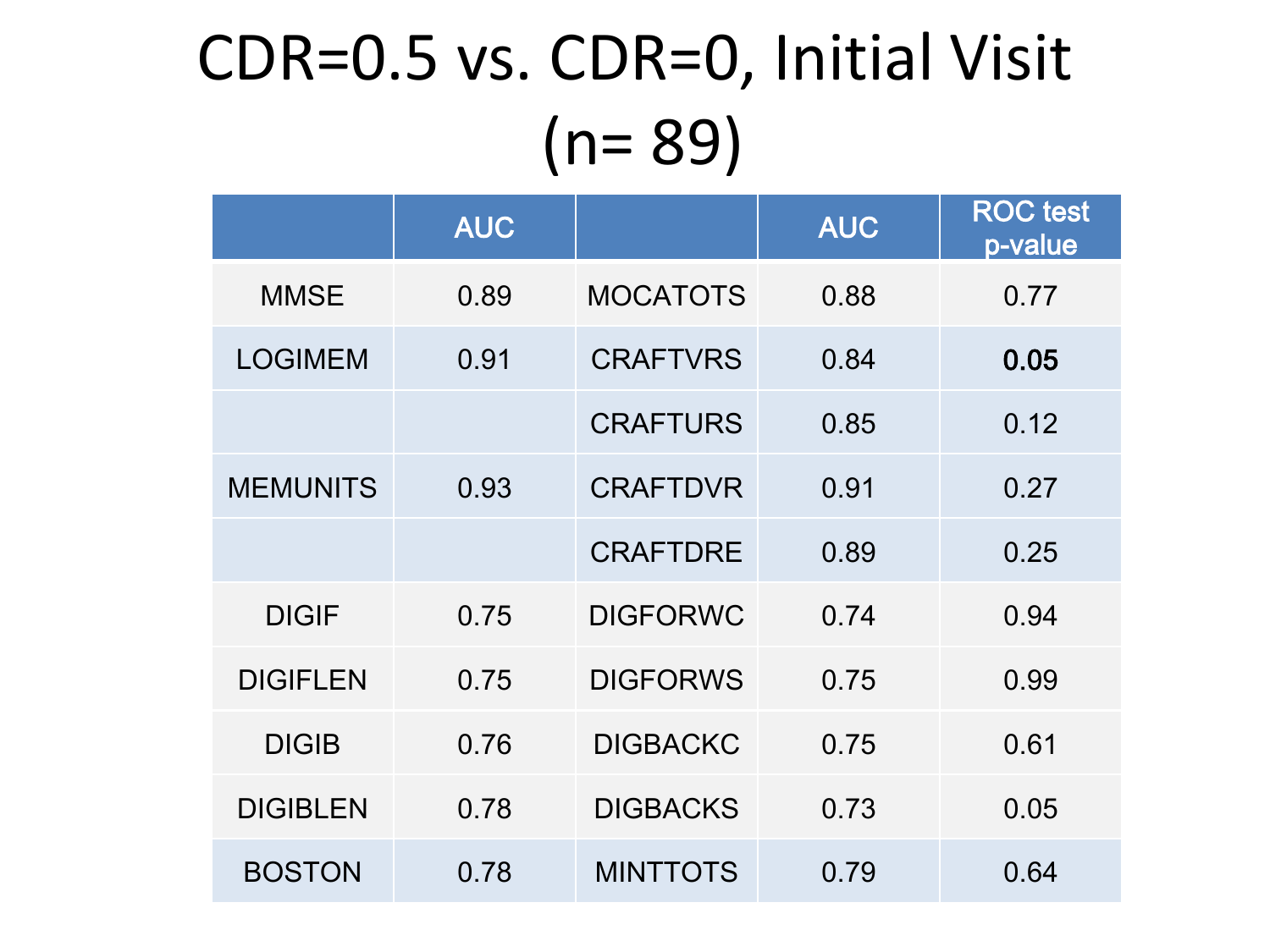## CDR>0.5 vs. CDR=0.5, Initial Visit  $(n= 60)$

|                 | <b>AUC</b> |                 | <b>AUC</b> | <b>ROC</b> test<br>p-value |
|-----------------|------------|-----------------|------------|----------------------------|
| <b>MMSE</b>     | 0.89       | <b>MOCATOTS</b> | 0.87       | 0.53                       |
| <b>LOGIMEM</b>  | 0.87       | <b>CRAFTVRS</b> | 0.81       | 0.19                       |
|                 |            | <b>CRAFTURS</b> | 0.84       | 0.43                       |
| <b>MEMUNITS</b> | 0.81       | <b>CRAFTDVR</b> | 0.74       | 0.12                       |
|                 |            | <b>CRAFTDRE</b> | 0.79       | 0.49                       |
| <b>DIGIF</b>    | 0.67       | <b>DIGFORWC</b> | 0.67       | 0.93                       |
| <b>DIGIFLEN</b> | 0.68       | <b>DIGFORWS</b> | 0.68       | 0.97                       |
| <b>DIGIB</b>    | 0.78       | <b>DIGBACKC</b> | 0.79       | 0.81                       |
| <b>DIGIBLEN</b> | 0.73       | <b>DIGBACKS</b> | 0.82       | 0.19                       |
| <b>BOSTON</b>   | 0.84       | <b>MINTTOTS</b> | 0.85       | 0.86                       |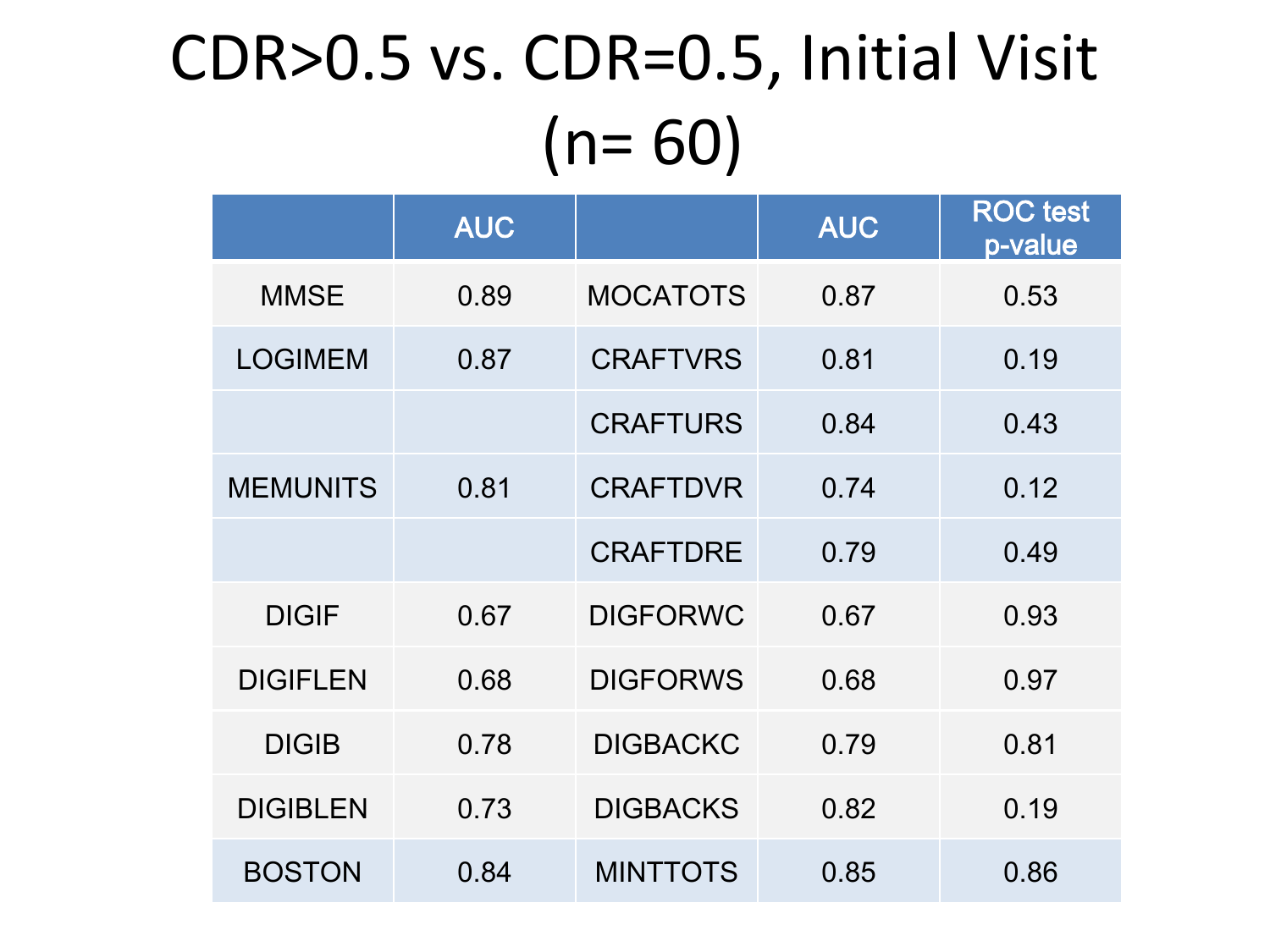#### Optimal Cutpoint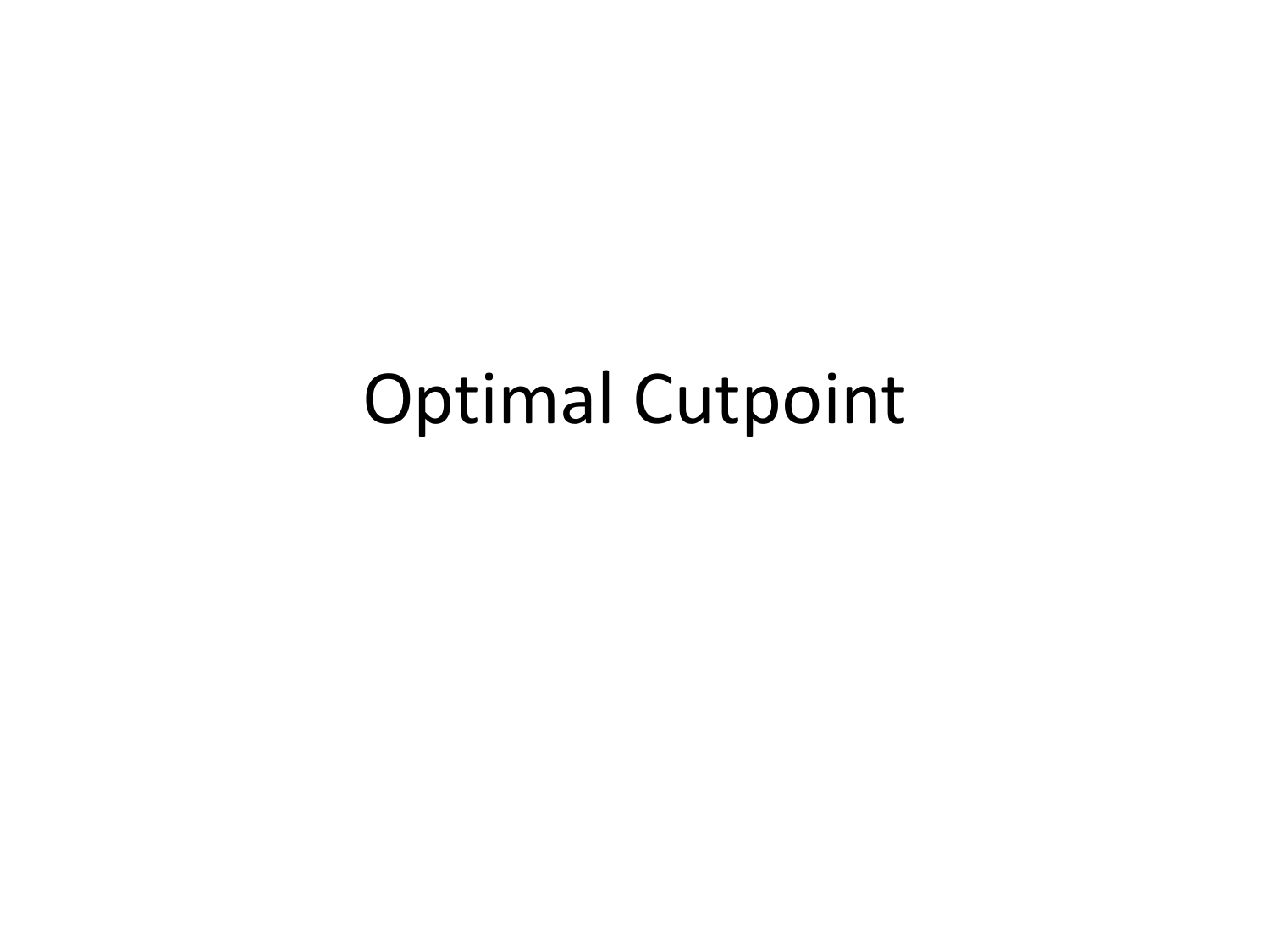#### Optimal Cutpoints

(based on Youden index)

| $\overline{CDR} = 0$ vs $\overline{CDR} = 0.5(743)$ | <b>MMSE</b> | <b>MoCA</b> |
|-----------------------------------------------------|-------------|-------------|
| <b>Overall</b>                                      | 27          | 24          |
| Age < 85 Men Lower Education (64)                   | 27          | 23          |
| Age < 85 Men Higher Education (195)                 | 27          | 24          |
| Age < 85 Women Lower Education (147)                | 27          | 23          |
| Age < 85 Women Higher Education (216)               | 28          | 24          |
| Age >=85 Men Lower Education (13)                   | 24          | 21          |
| Age >= 85 Men Higher Education (45)                 | 27          | 23          |
| Age >= 85 Women Lower Education (28)                | 28          | 22          |
| Age >= 85 Women Higher Education (35)               | 27          | 23          |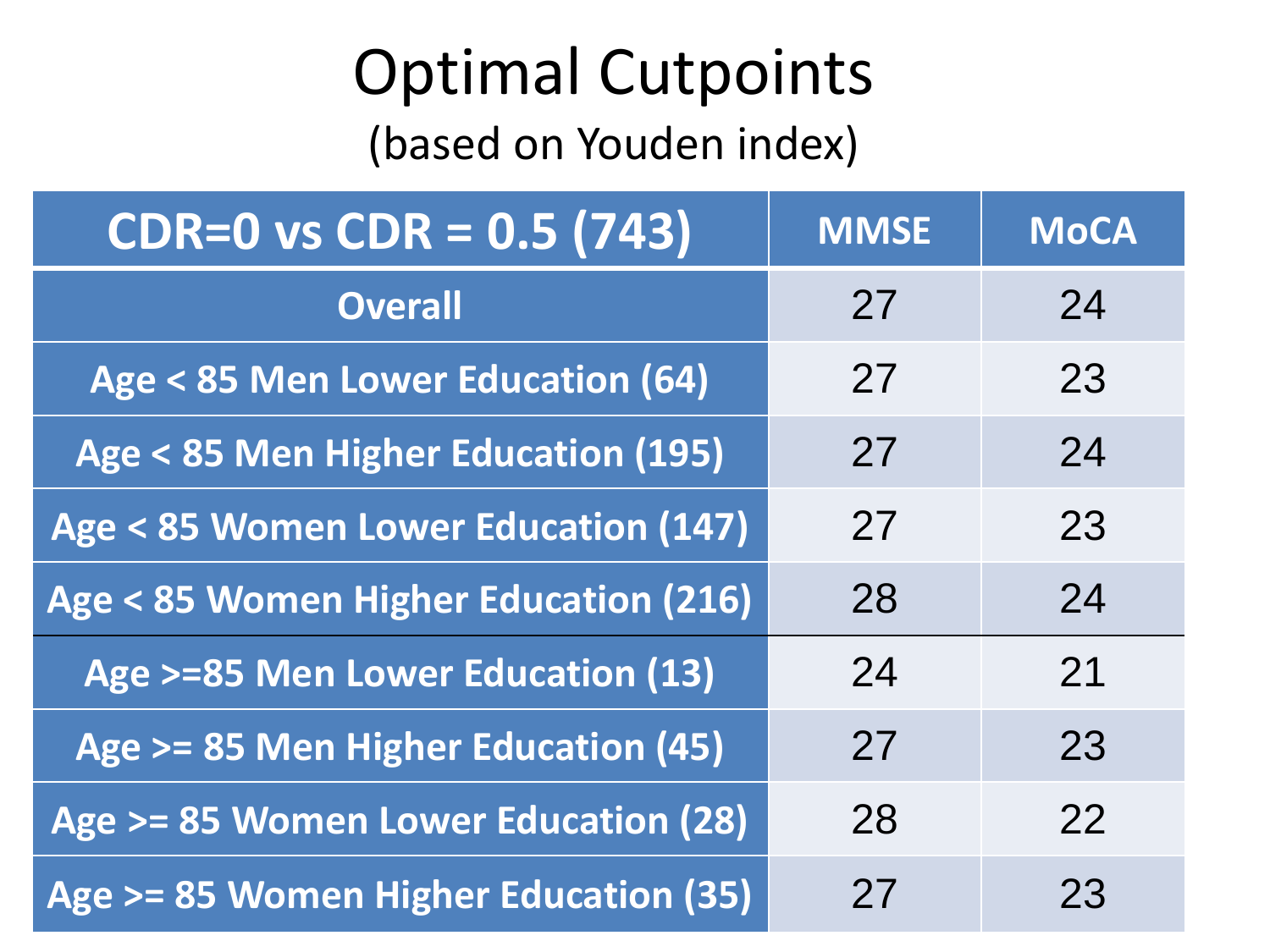# Optimal Cutpoints (sample size)

| $CDR = 0.5 VS$ CDR $\geq 1$ (417)     | <b>MMSE</b> | MoCA |
|---------------------------------------|-------------|------|
| <b>Overall</b>                        | 21          | 17   |
| Age < 85 Men Lower Education (49)     | 21          | 16   |
| Age < 85 Men Higher Education (142)   | 24          | 20   |
| Age < 85 Women Lower Education (75)   | 22          | 15   |
| Age < 85 Women Higher Education (71)  | 20          | 17   |
| Age >=85 Men Lower Education (11)     | 21          | 16   |
| Age >= 85 Men Higher Education (33)   | 25          | 18   |
| Age >= 85 Women Lower Education (18)  | 23          | 11   |
| Age >= 85 Women Higher Education (18) | 24          | 14   |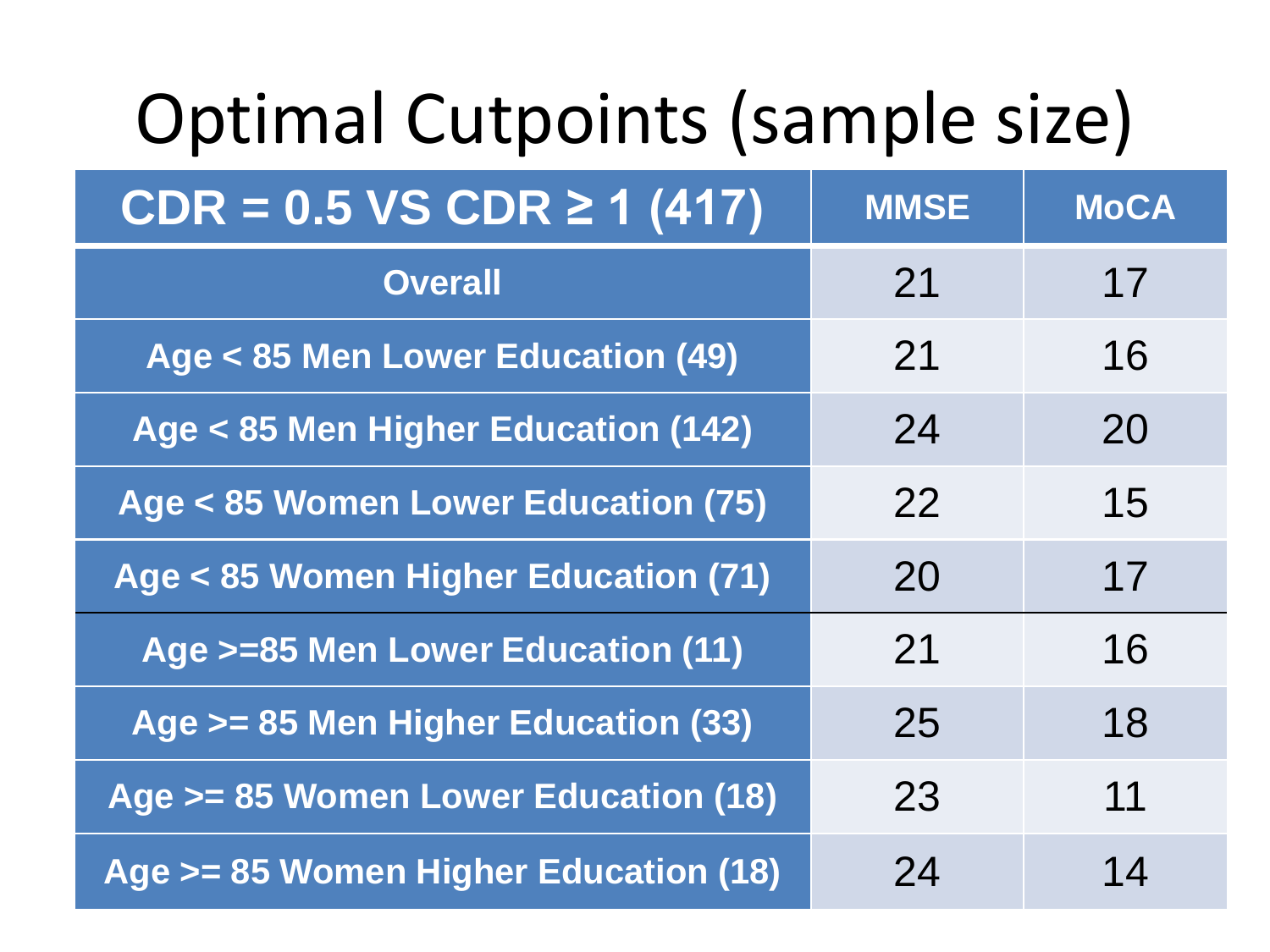# Optimal Cutpoints (sample size)

| <b>Normal vs Amnestic MCI (609)</b>   | <b>MMSE</b> | <b>MoCA</b> |
|---------------------------------------|-------------|-------------|
| <b>Overall</b>                        | 27          | 24          |
| Age < 85 Men Lower Education (46)     | 27          | 25          |
| Age < 85 Men Higher Education (143)   | 27          | 24          |
| Age < 85 Women Lower Education (124)  | 27          | 23          |
| Age < 85 Women Higher Education (190) | 29          | 24          |
| Age >=85 Men Lower Education (9)      | 26          | 21          |
| Age >= 85 Men Higher Education (38)   | 26          | 25          |
| Age >= 85 Women Lower Education (26)  | 28          | 20          |
| Age >= 85 Women Higher Education (33) | 27          | 23          |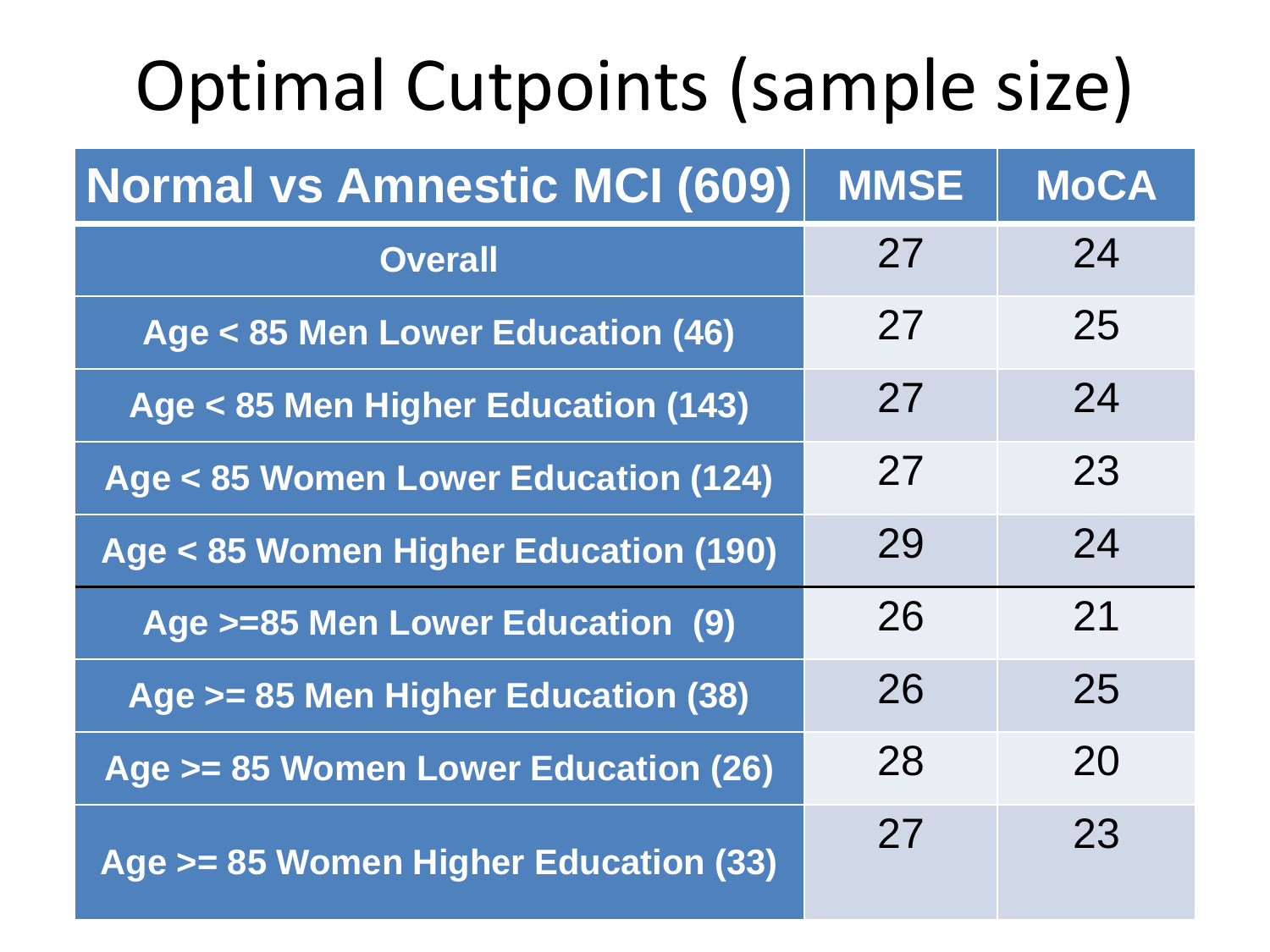# Optimal Cutpoints (sample size)

| <b>AD vs Amnestic MCI (328)</b>       | <b>MMSE</b> | <b>MoCA</b> |
|---------------------------------------|-------------|-------------|
| <b>Overall</b>                        | 24          | 18          |
| Age < 85 Men Lower Education (37)     | 23          | 16          |
| Age < 85 Men Higher Education (103)   | 24          | 20          |
| Age < 85 Women Lower Education (68)   | 24          | 14          |
| Age < 85 Women Higher Education (56)  | 25          | 15          |
| Age >=85 Men Lower Education (9)      | 21          | 18          |
| Age >= 85 Men Higher Education (24)   | 24          | 17          |
| Age >= 85 Women Lower Education (15)  | 23          | 11          |
| Age >= 85 Women Higher Education (16) | 24          | 21          |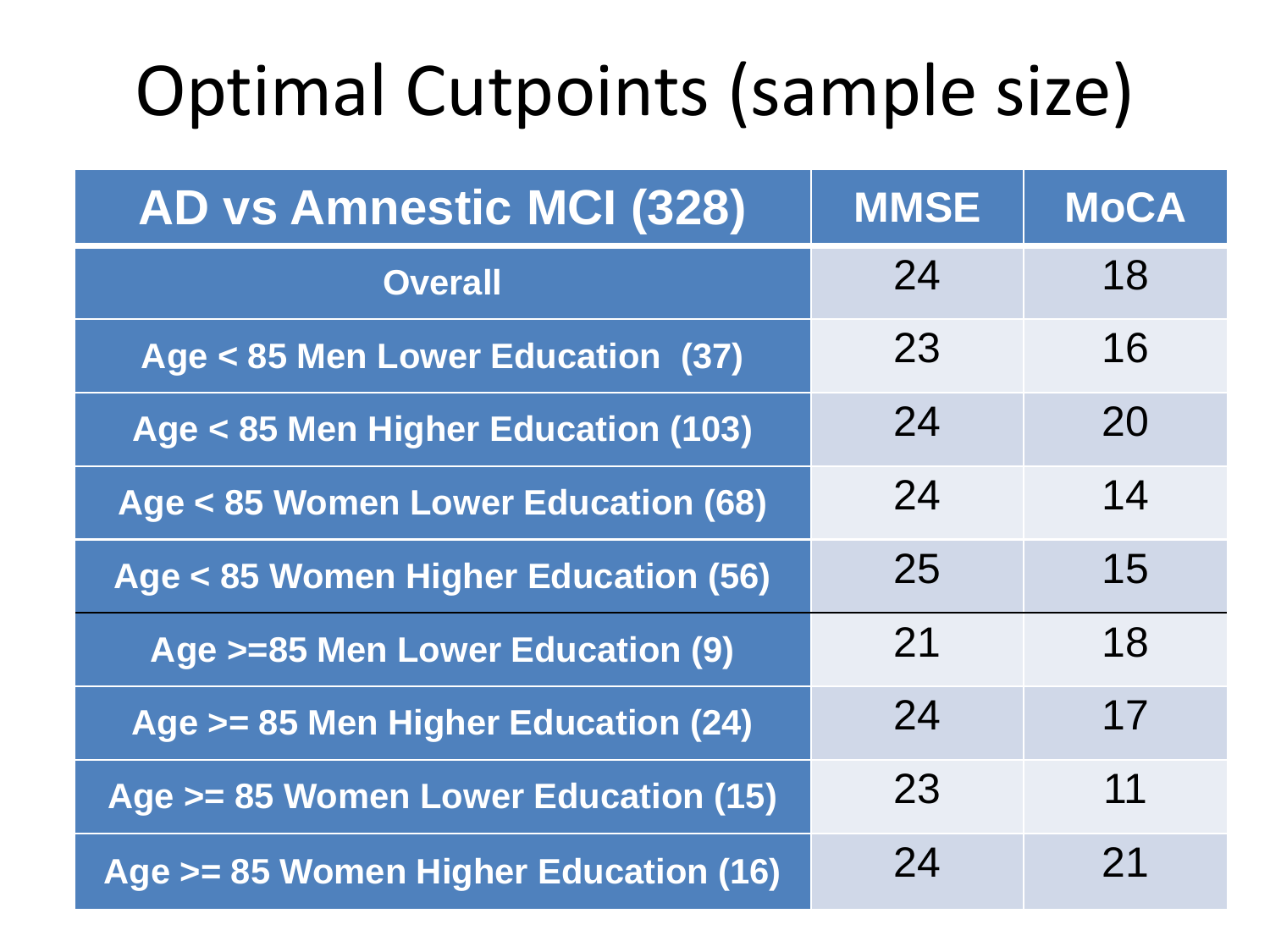# Conclusions

- New tests vs old tests **about similar levels of ability** in discriminating among CDR=0, 0.5 and ≥1.
- New digit backward score slightly better in detecting CDR=0.5 (vs CDR=0). Possibly due to a longer digits (scores up to 14 as opposed to 12) used in the new test. (10 subjects scored 13!)
- CRAFT Delayed Recall Verbatim scores (0-44) – reduced ability in discriminating CDR=0.5 (vs CDR≥1). Possibly due to scoring confusions.
- MOCA and MMSE—very different optimal cutpoints.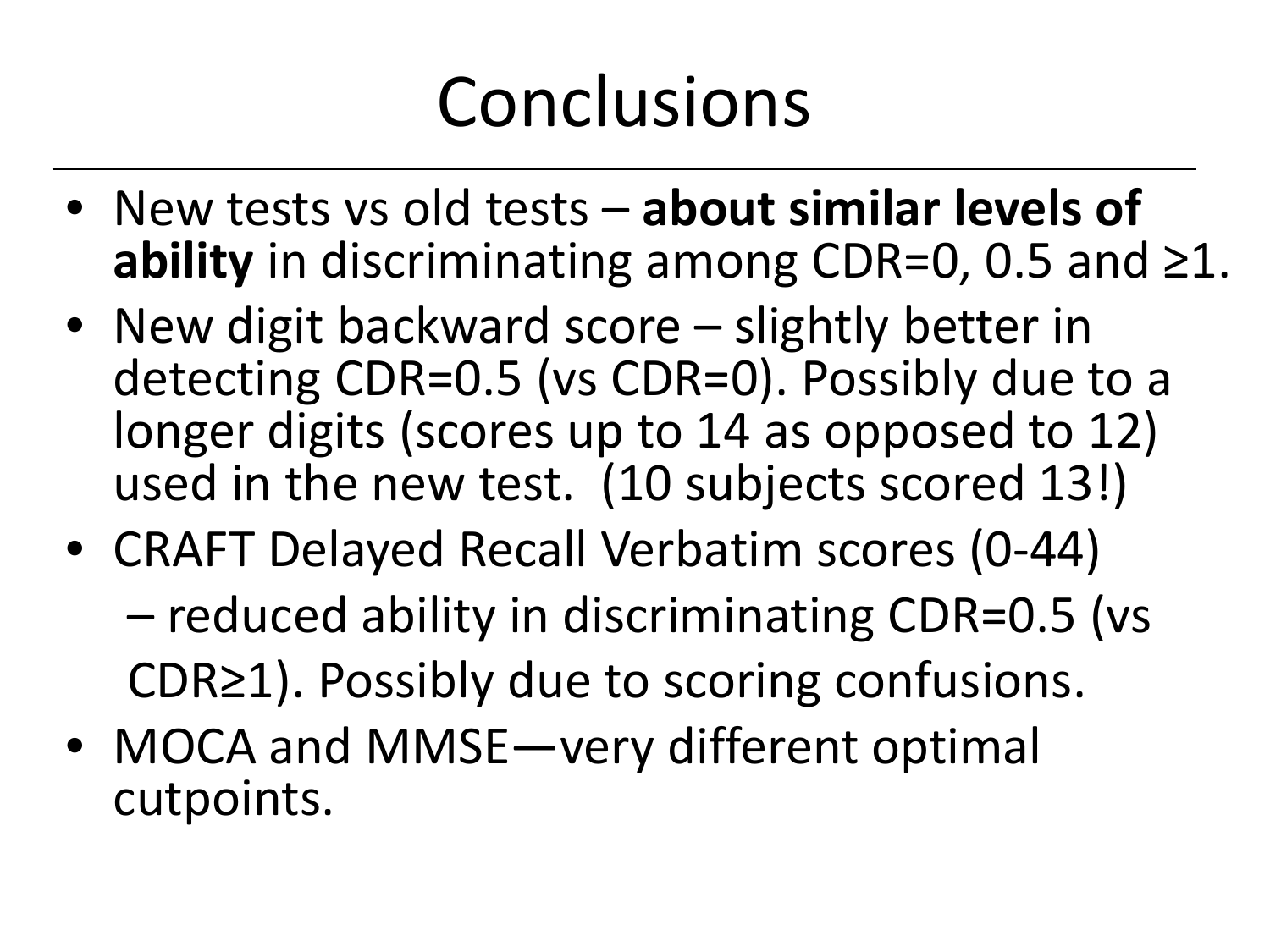### Next Step

• Refine/Develop models and approaches to create equivalent scales and apply to longitudinal analyses (stimulate statistical and non-statistical communities!!)

Special thanks go to all the 24 centers which contributed the cross walk data, accumulating over 900 records.

Committee members who assisted the implementation process.